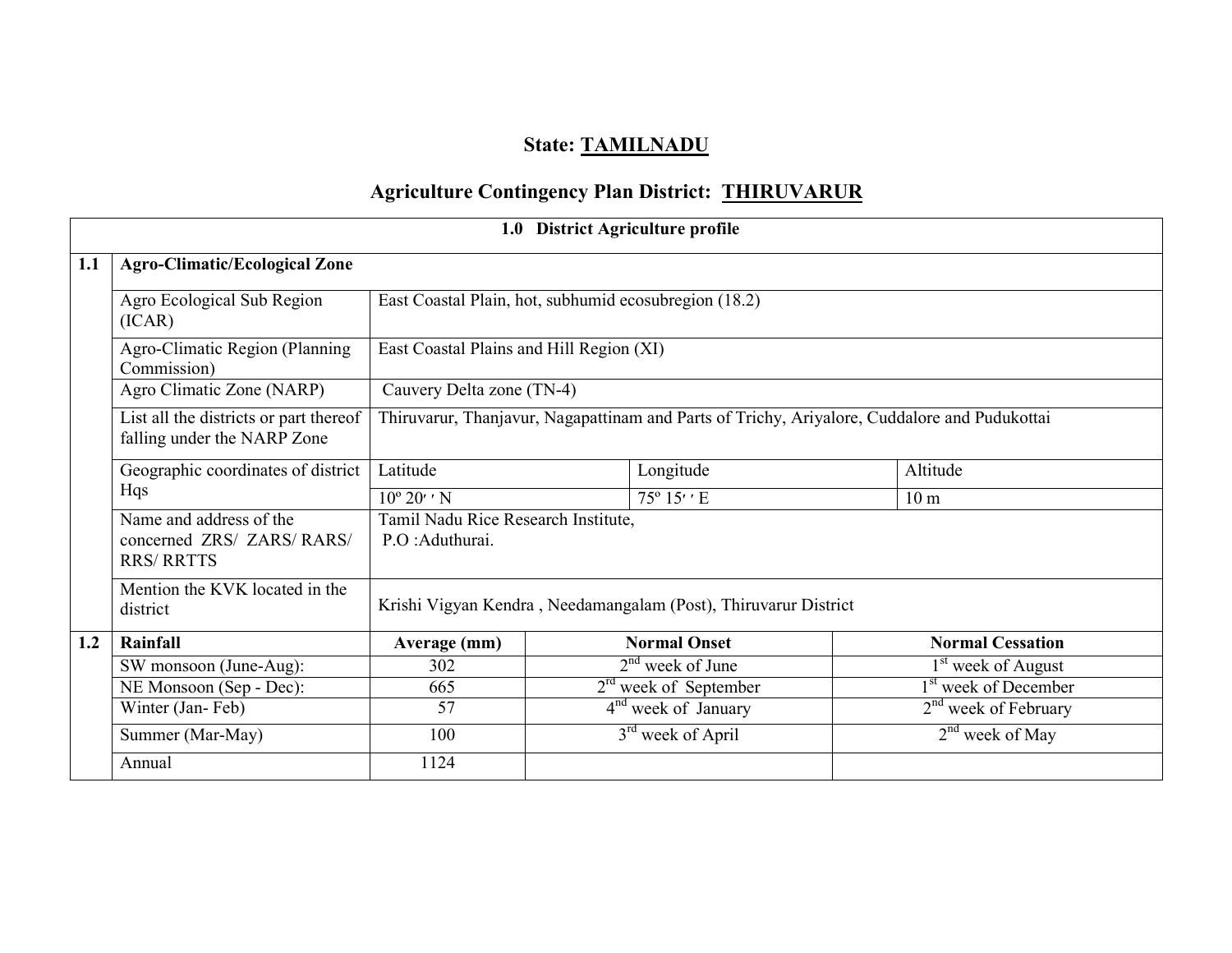| 1.3 | Land use<br>pattern of<br>the<br>district | Geographical<br>area | Forest<br>area | <b>Land under</b><br>non-<br>agricultural<br>use | Permanent<br><i>pastures</i> | <b>Net</b><br>cultivated<br>area | <b>Cultivable</b>   Land<br>wasteland | under<br>Misc.<br>tree<br>crops<br>and<br>groves | <b>Barren</b> and<br>uncultivable<br>Land | <b>Current</b><br>fallows | Other<br>fallows |
|-----|-------------------------------------------|----------------------|----------------|--------------------------------------------------|------------------------------|----------------------------------|---------------------------------------|--------------------------------------------------|-------------------------------------------|---------------------------|------------------|
|     | Area<br>$^{\prime}$ (000ha)               | 209.7                | 2.45           | 37.08                                            | 0.79                         | 155.24                           | 1.74                                  | 2.19                                             | 0.12                                      | 2.14                      | 7.97             |

| 1.4 | <b>Major Soils</b>           | Area (Sq.Km)   | Percent (%) of total |
|-----|------------------------------|----------------|----------------------|
|     |                              |                |                      |
|     | Very deep black soils        | 828            | 39.5                 |
|     | Deep black soils             | 628            | 30.0                 |
|     | Deep red soils               | 118            | 5.6                  |
|     | Moderately deep red soils    | 112            | 5.3                  |
|     | Moderately deep black soils  | 59             | 2.8                  |
| 1.5 | <b>Agricultural land use</b> | Area ('000 ha) | Cropping intensity % |
|     | Net sown area                | 155.2          | 176.5                |
|     |                              |                |                      |
|     | Area sown more than once     | 118.8          |                      |
|     |                              |                |                      |
|     | Total cultivable area        | 274.0          |                      |
|     |                              |                |                      |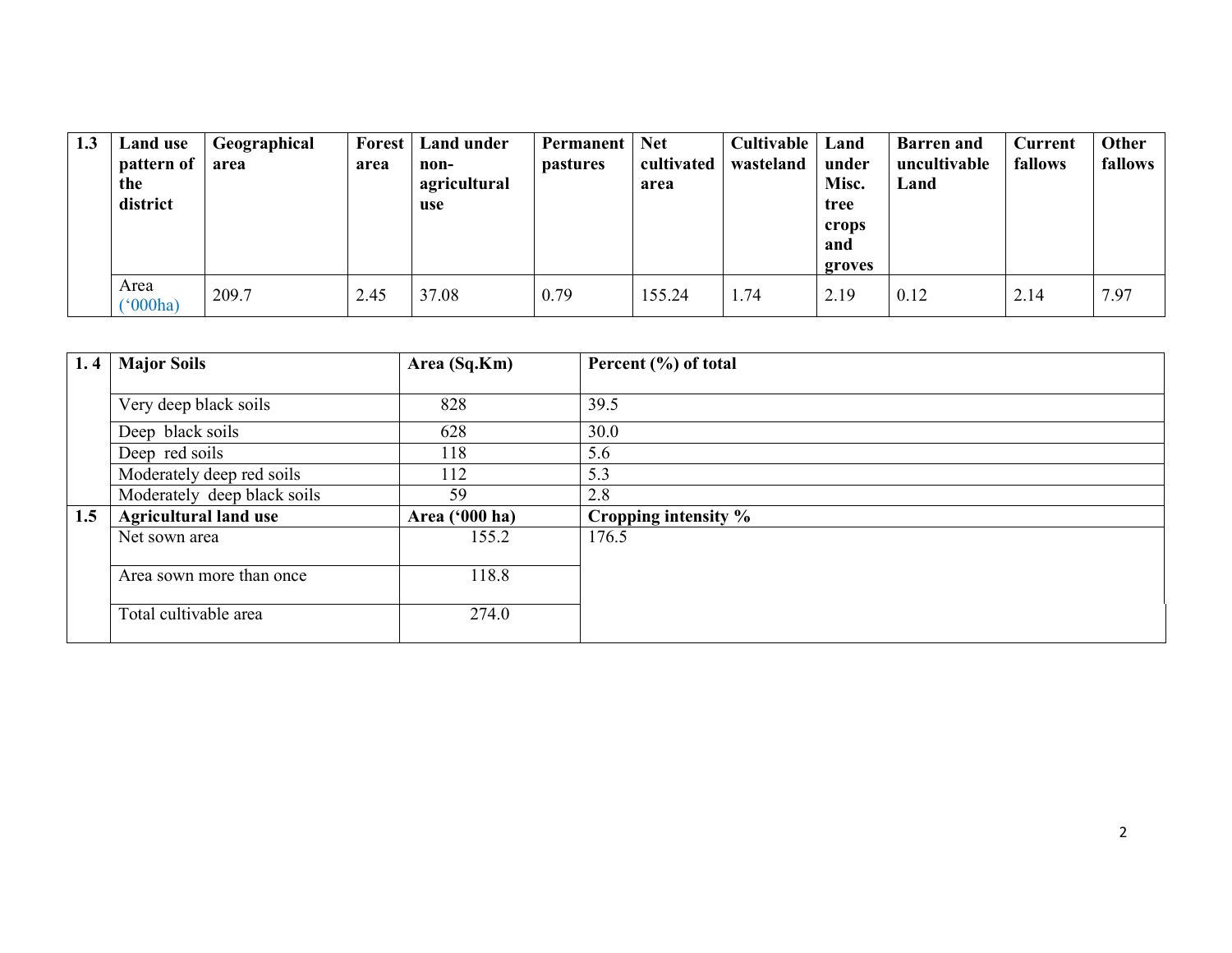| 1.6 | <b>Irrigation</b>                       | Area ('ha)               |                          |                                          | Per cent (%) to gross and net cultivated area |  |
|-----|-----------------------------------------|--------------------------|--------------------------|------------------------------------------|-----------------------------------------------|--|
|     | Net irrigated area                      | 149.6                    | 94.79                    |                                          |                                               |  |
|     | Gross irrigated area                    | 187.1                    | 96.25                    |                                          |                                               |  |
|     | Rainfed area                            | $\overline{5.7}$         | 5.21                     |                                          |                                               |  |
|     | Sources of Irrigation                   | <b>Number</b>            | Area (ha)                |                                          | $%$ area                                      |  |
|     | Canals                                  | $\overline{13}$          | 145.2                    |                                          | 100.0                                         |  |
|     | Tanks                                   | $\overline{\phantom{a}}$ | $\overline{\phantom{a}}$ |                                          |                                               |  |
|     | Open wells                              | 164                      | $\overline{\phantom{a}}$ |                                          |                                               |  |
|     | Tube wells -                            | 10477                    | $\overline{\phantom{a}}$ |                                          |                                               |  |
|     | Filter points tube well                 | 2849                     | $\overline{\phantom{a}}$ |                                          |                                               |  |
|     | Dug cum bore wells                      | 338                      | $\blacksquare$           |                                          |                                               |  |
|     | Other sources-Supplementary wells       | $\blacksquare$           | 27248                    |                                          | 16.4                                          |  |
|     | Total irrigated area                    |                          | 166145                   |                                          | 100.0                                         |  |
|     | Pumpsets                                | 18860                    | $\blacksquare$           |                                          |                                               |  |
|     | No. of Tractors                         | NA                       | $\sim$                   |                                          |                                               |  |
|     | Groundwater availability and use        | No. of blocks            | $%$ area                 | <b>Quality of water</b>                  |                                               |  |
|     | Over exploited                          |                          | 14.1                     | pH – 7.2 to 7.6<br>$\rm EC - 1.3$ to 1.5 |                                               |  |
|     | Critical                                |                          | 11.4                     |                                          |                                               |  |
|     | Semi-critical                           | $\overline{4}$           | 50.7                     |                                          |                                               |  |
|     | Safe                                    | $\overline{2}$           | 23.8                     |                                          |                                               |  |
|     | Waste water availability and use (MCum) | Data not available       |                          |                                          |                                               |  |

\*NA=Not available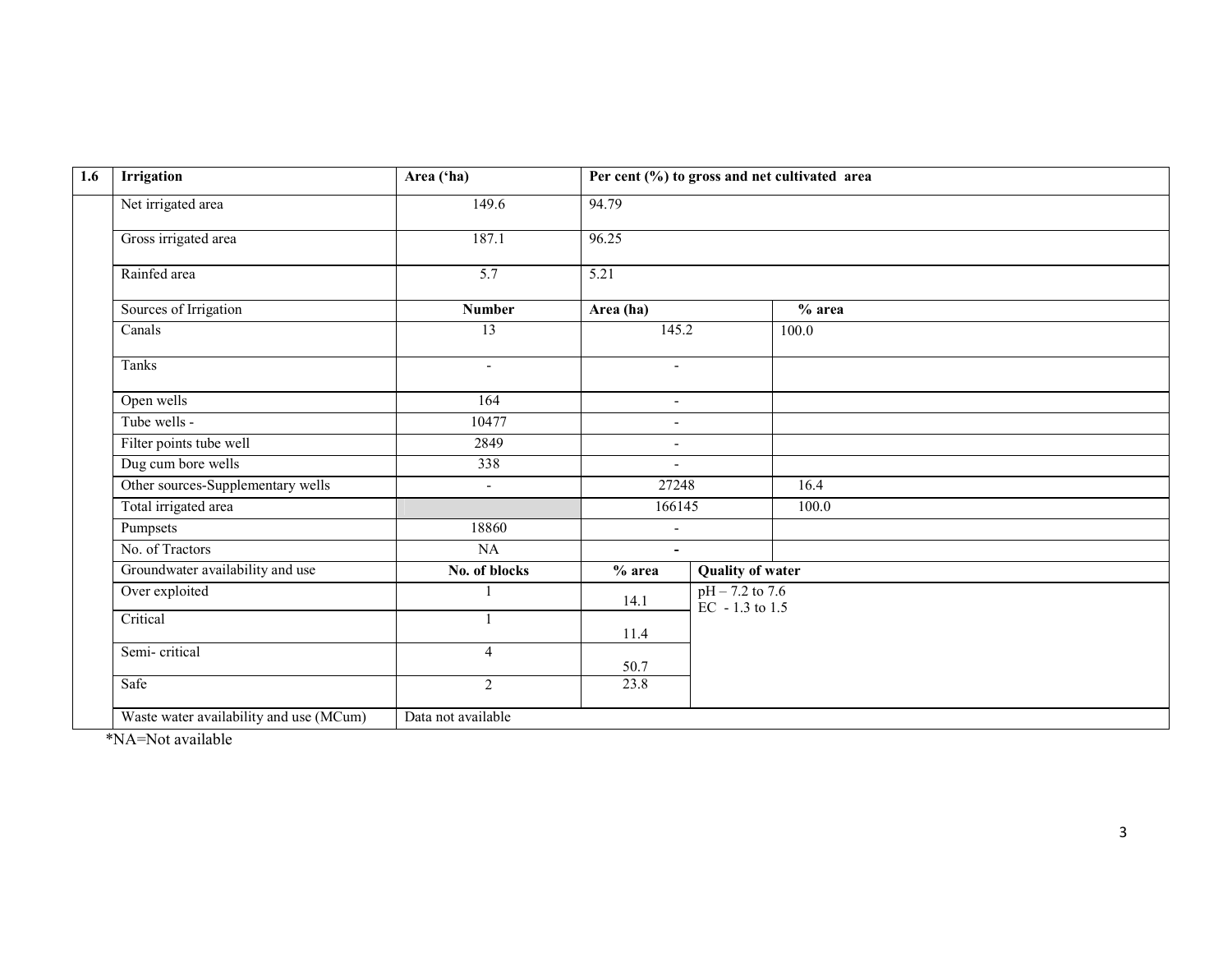| 1.7 | S.No.            | <b>Major Field</b>                     |                  | Area $(^{6}00$ ha)*      |                                 |         |                             |                   |  |  |  |
|-----|------------------|----------------------------------------|------------------|--------------------------|---------------------------------|---------|-----------------------------|-------------------|--|--|--|
|     |                  | <b>Crops</b>                           | <b>Kharif</b>    |                          | Rabi                            |         | <b>Summer</b>               | <b>Total</b>      |  |  |  |
|     |                  | cultivated                             | <b>Irrigated</b> | <b>Rainfed</b>           | <b>Irrigated</b>                | Rainfed | <b>Irrigated</b>            |                   |  |  |  |
|     |                  | Paddy                                  | 9.0              | $\overline{a}$           | 140.6                           |         | 1.9                         | 151.6             |  |  |  |
|     | $\overline{2}$   | Blackgram                              | 0.4              | $\overline{\phantom{0}}$ | $\overline{0.3}$                | 52.9    | $\sim$                      | $\overline{53.7}$ |  |  |  |
|     | 3                | Greengram                              |                  | 0.02                     | $\overline{\phantom{a}}$        | 30.7    | $\overline{\phantom{a}}$    | 30.7              |  |  |  |
|     | $\overline{4}$   | Groundnut                              | 0.09             | $\overline{\phantom{0}}$ | 7.7                             | $\sim$  | $\blacksquare$              | 7.8               |  |  |  |
|     | 5                | Gingelly                               |                  | 0.01                     | 0.7                             | 2.0     |                             | 2.7               |  |  |  |
|     | S. No            | <b>Horticulture Crops - Vegetables</b> |                  |                          | Total Area ('000 ha)* (2008-09) |         |                             |                   |  |  |  |
|     |                  | Tapioca                                |                  |                          | 0.2                             |         |                             |                   |  |  |  |
|     | 2.               | <b>Brinjal</b>                         |                  |                          | 0.02                            |         |                             |                   |  |  |  |
|     | 3.               | Bhendi(ladies finger)                  |                  |                          | 0.01                            |         |                             |                   |  |  |  |
|     | $\overline{4}$   | Drumstick                              |                  |                          | 0.04                            |         |                             |                   |  |  |  |
|     | 5                | Greens                                 |                  |                          | 0.008                           |         |                             |                   |  |  |  |
|     | S.No             | <b>Horticulture Crops - Fruits</b>     |                  |                          | Total Area ('000 ha)* (2008-09) |         |                             |                   |  |  |  |
|     |                  | Banana                                 |                  |                          | 0.4                             |         |                             |                   |  |  |  |
|     | $\overline{2}$ . | Mango                                  |                  |                          |                                 |         | 0.1                         |                   |  |  |  |
|     | $\overline{3}$ . | Jack                                   |                  |                          |                                 |         | 0.01                        |                   |  |  |  |
|     | S. No            | <b>Flowers</b>                         |                  |                          |                                 |         | <b>Total Area (2008-09)</b> |                   |  |  |  |
|     |                  |                                        |                  |                          |                                 |         |                             |                   |  |  |  |
|     | S. No            | <b>Spices &amp; Plantation crops</b>   |                  |                          | Total Area ('000 ha)* (2008-09) |         |                             |                   |  |  |  |
|     |                  | Arecanut                               |                  |                          | 0.02                            |         |                             |                   |  |  |  |
|     | $\overline{2}$   | Coconut                                |                  |                          | 5.3                             |         |                             |                   |  |  |  |
|     | 3                | Tamarind                               |                  |                          |                                 |         | 0.1                         |                   |  |  |  |

# 1.7 Area under major field crops & horticulture etc. (2008-09)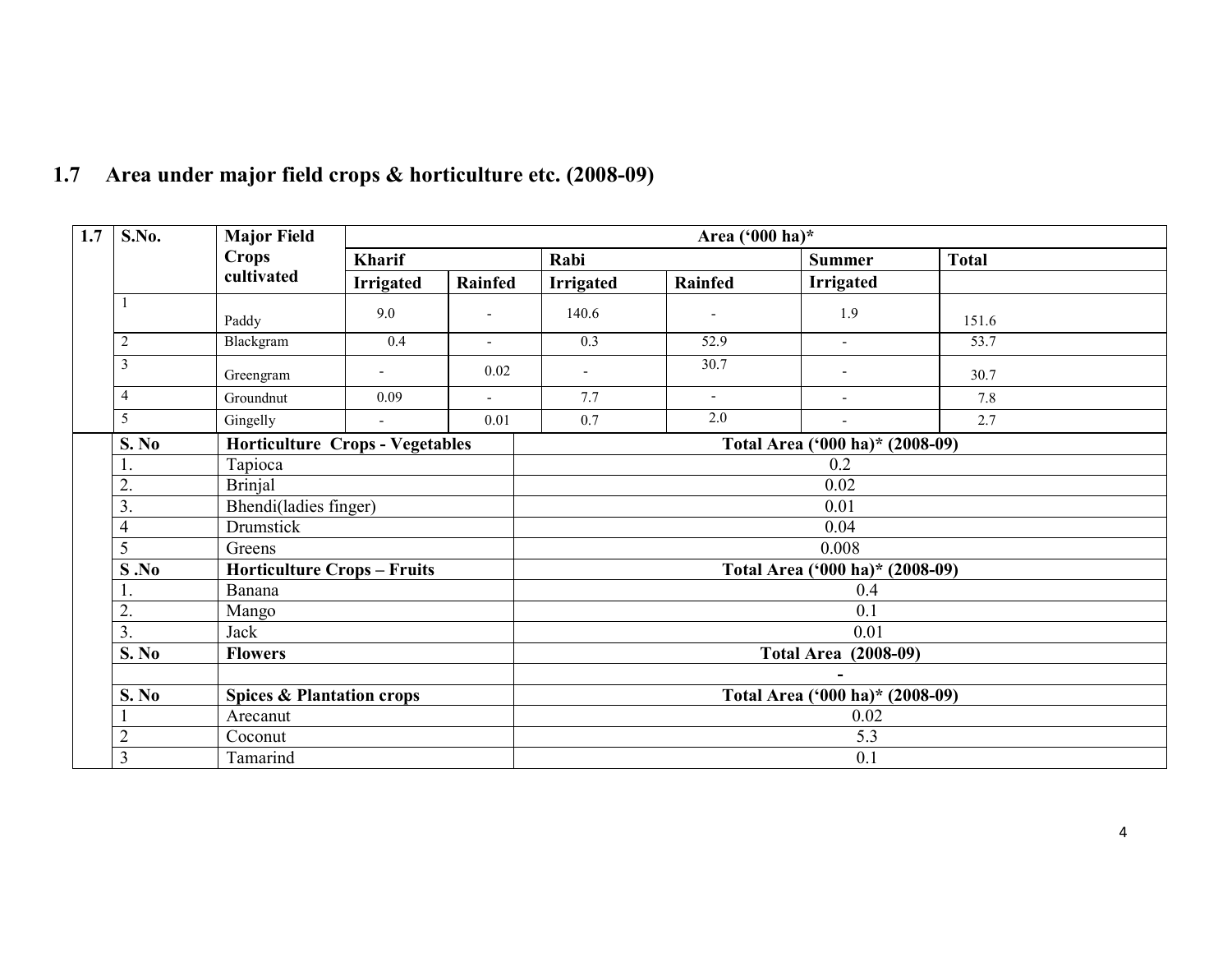| 1.8  | Livestock                                                       |                  |                  | <b>Male</b> ('000)            |                    | Female ('000)                   |                |                                                | <b>Total ('000)</b>    |
|------|-----------------------------------------------------------------|------------------|------------------|-------------------------------|--------------------|---------------------------------|----------------|------------------------------------------------|------------------------|
|      | Cattle                                                          |                  |                  | $\blacksquare$                | $\blacksquare$     |                                 |                | 269.5                                          |                        |
|      | Buffalo                                                         |                  |                  |                               |                    |                                 |                | 7.6                                            |                        |
|      | Sheep                                                           |                  |                  |                               |                    |                                 |                | 311.1                                          |                        |
|      | Goat                                                            |                  |                  |                               |                    |                                 |                | 5.8                                            |                        |
|      | Others                                                          |                  |                  |                               |                    |                                 |                | 2.05                                           |                        |
|      | Commercial poultry                                              |                  |                  |                               |                    |                                 |                | $6000(No. of farms-6)$                         |                        |
|      | Rat                                                             |                  |                  |                               |                    |                                 |                | 386                                            |                        |
| 1.9  | Poultry                                                         |                  |                  | No. of farms                  |                    | Total No. of birds ('000)       |                |                                                |                        |
|      | Commercial                                                      |                  |                  |                               |                    |                                 |                |                                                |                        |
|      | Backyard                                                        |                  |                  |                               |                    |                                 |                |                                                |                        |
| 1.10 | <b>Fisheries</b>                                                |                  |                  |                               |                    |                                 |                |                                                |                        |
|      | A. Capture                                                      |                  |                  |                               |                    |                                 |                |                                                |                        |
|      |                                                                 |                  |                  |                               |                    |                                 |                |                                                |                        |
|      | i) Marine (Data Source: Fisheries<br>Department)                |                  | No. of fishermen | <b>Boats</b>                  |                    |                                 | <b>Nets</b>    | <b>Storage facilities (Ice</b><br>plants etc.) |                        |
|      |                                                                 |                  |                  | Mechanized                    | Non-<br>mechanized | Mechanized<br>(Trawl nets, Gill |                | Non-mechanized<br>(Shore Seines, Stake         |                        |
|      |                                                                 |                  |                  |                               |                    | nets)                           | $&$ trap nets) |                                                |                        |
|      |                                                                 |                  | 12032            | $\blacksquare$                | $\sim$             | $\blacksquare$                  |                | $\blacksquare$                                 | $\blacksquare$         |
|      | ii) Inland (Data Source: Fisheries                              | $\overline{300}$ |                  | <b>No. Farmer owned ponds</b> |                    | <b>No. of Reservoirs</b>        |                |                                                | No. of village tanks   |
|      | Department)                                                     |                  |                  |                               | $---$              |                                 | 4814           |                                                |                        |
|      | <b>B.</b> Culture                                               |                  |                  |                               |                    |                                 |                |                                                |                        |
|      |                                                                 |                  |                  | Water Spread Area (ha)        |                    | Yield (t/ha)                    |                |                                                | Production ('000 tons) |
|      | i) Brackish water (Data Source: MPEDA/<br>Fisheries Department) | 540              |                  | $\mathbf{1}$                  |                    |                                 | 540            |                                                |                        |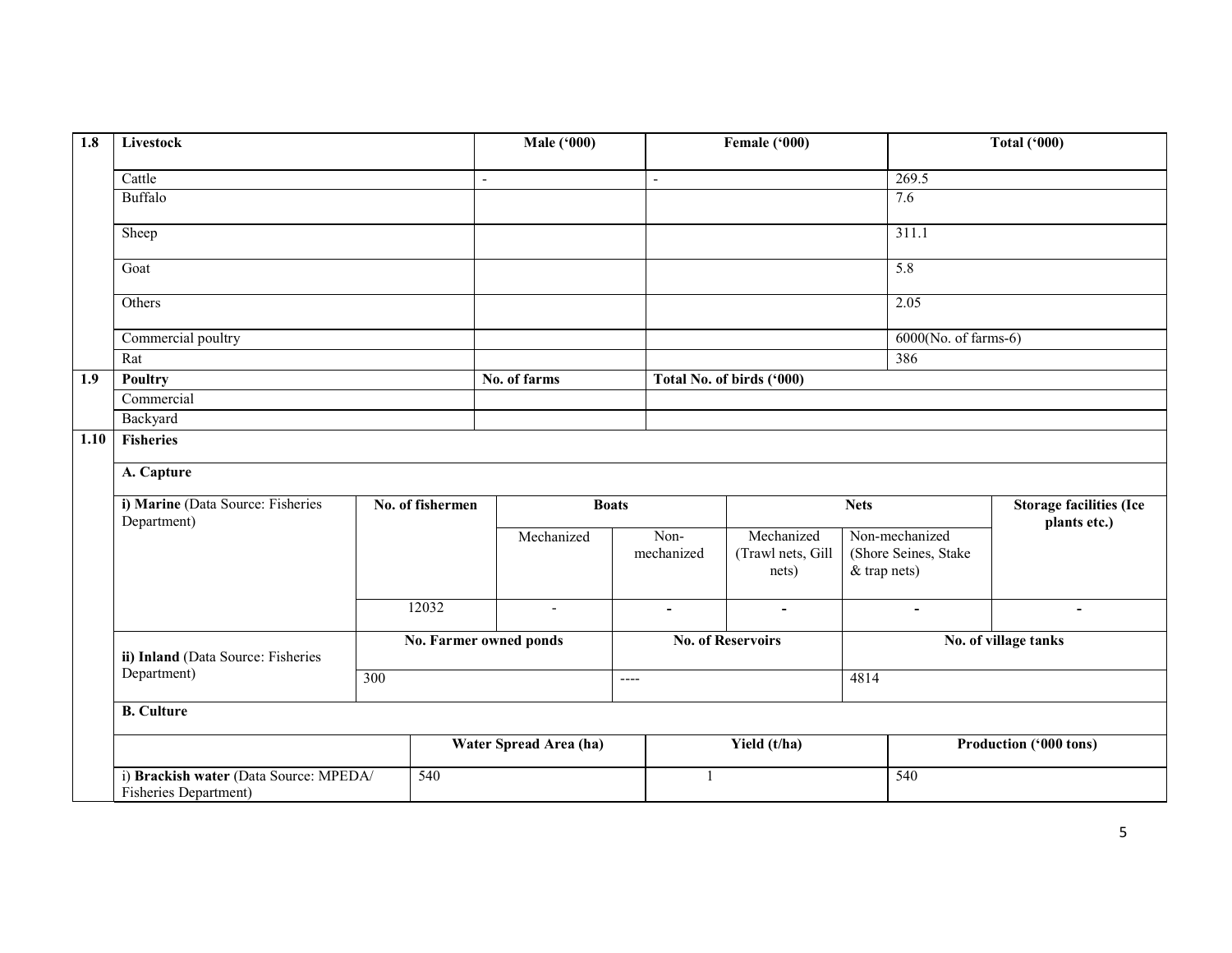| $\overline{\phantom{a}}$<br>Jata<br>Hisheries<br>Source:<br>water (†<br>. | 500 | 1000 |
|---------------------------------------------------------------------------|-----|------|
| Department                                                                |     |      |
| Others                                                                    |     |      |

# 1.11 Production and Productivity of major crops (Average of last 3 years i.e. 2006, 2007, 2008)

| 1.1<br>$\mathbf{1}$ | <b>Production and</b>                                                   | <b>Kharif</b>         |                                                               | Rabi                                                  |                          |                | <b>Summer</b>            |                                                | <b>Total</b>                                           |      |                                                      |
|---------------------|-------------------------------------------------------------------------|-----------------------|---------------------------------------------------------------|-------------------------------------------------------|--------------------------|----------------|--------------------------|------------------------------------------------|--------------------------------------------------------|------|------------------------------------------------------|
|                     | <b>Productivity of</b><br>major crops                                   | Productio<br>n(000 t) | Productivity<br>(kg/ha)                                       | Production<br>(000 t)                                 | Productivit<br>y (kg/ha) |                | Production<br>(000 t)    | Productivit<br>y (kg/ha)                       | Productio<br>n(000 t)                                  |      | Productivity (kg/ha)                                 |
|                     | Paddy                                                                   | 32.2                  | 3568                                                          | 271.8                                                 | 1933                     |                | 7.2                      | 3707                                           | 311.3                                                  | 3069 |                                                      |
|                     | Blackgram                                                               | 91.6                  | 207                                                           | 62.6                                                  | 207                      |                | 10977.8                  | 207                                            | 11132.0                                                | 207  |                                                      |
|                     | Greengram                                                               | 4.4                   | 135                                                           | 4905.6                                                | 135                      |                | $\overline{\phantom{a}}$ | $\blacksquare$                                 | 4910.0                                                 | 135  |                                                      |
|                     | Groundnut                                                               | 215.6                 | 2199                                                          | 17133.3                                               | 2199                     |                | $\blacksquare$           | $\overline{\phantom{a}}$                       | 17349.0                                                | 2199 |                                                      |
|                     | Gingelly                                                                | 431                   | 570                                                           | 1073                                                  | 532                      |                | $\blacksquare$           |                                                | 1504                                                   | 551  |                                                      |
|                     |                                                                         |                       |                                                               |                                                       |                          |                |                          |                                                |                                                        |      |                                                      |
| 1.12                | Sowing window for 5<br>major crops<br>(start & end of sowing<br>period) |                       | Paddy                                                         | <b>Blackgram</b>                                      |                          |                | Greengram                | <b>Groundnut</b>                               | <b>Cotton</b>                                          |      | <b>Sugarcane</b>                                     |
|                     | Kharif-Irrigated                                                        |                       | $2st$ week of June to $1st$<br>week of July                   | $1st$ week of June to $1st$<br>week of July           |                          | $\overline{a}$ |                          | $1st$ week of June<br>to $2nd$<br>week of July |                                                        |      | $\overline{\phantom{a}}$                             |
|                     | Kharif - Rainfed                                                        |                       |                                                               | $\blacksquare$                                        |                          | $\overline{a}$ |                          |                                                |                                                        |      | $\sim$                                               |
|                     | Rabi-Irrigated                                                          |                       | $2st$ week of September to<br>1 <sup>st</sup> week of October | 3 <sup>rd</sup><br>2 <sup>nd</sup><br>week of October | week of September to     |                |                          | $\overline{\phantom{a}}$                       | $3rd$ week of<br>September to $2nd$<br>week of October |      | $2nd$ week of<br>December to last<br>week of January |
|                     | Rabi-Rainfed                                                            |                       |                                                               |                                                       |                          |                |                          |                                                |                                                        |      |                                                      |

|      | Sowing window for 5                | Paddy                                                         | <b>Blackgram</b>                                           | Greengram | <b>Groundnut</b>                                         | <b>Cotton</b>                                          | Sugarcane                                            |
|------|------------------------------------|---------------------------------------------------------------|------------------------------------------------------------|-----------|----------------------------------------------------------|--------------------------------------------------------|------------------------------------------------------|
| 1.12 | major crops                        |                                                               |                                                            |           |                                                          |                                                        |                                                      |
|      | $(\text{start} \& \text{end of })$ |                                                               |                                                            |           |                                                          |                                                        |                                                      |
|      | period)                            |                                                               |                                                            |           |                                                          |                                                        |                                                      |
|      | Kharif-Irrigated                   | $2st$ week of June to $1st$<br>week of July                   | $1st$ week of June to $1st$<br>week of July                |           | 1 <sup>st</sup> week of June<br>to $2nd$<br>week of July |                                                        |                                                      |
|      | Kharif - Rainfed                   |                                                               |                                                            |           | $\overline{\phantom{0}}$                                 |                                                        |                                                      |
|      | Rabi-Irrigated                     | $2st$ week of September to<br>1 <sup>st</sup> week of October | week of September to<br>week of October<br>2 <sup>nd</sup> |           |                                                          | $3rd$ week of<br>September to $2nd$<br>week of October | $2nd$ week of<br>December to last<br>week of January |
|      | Rabi-Rainfed                       |                                                               |                                                            |           |                                                          |                                                        |                                                      |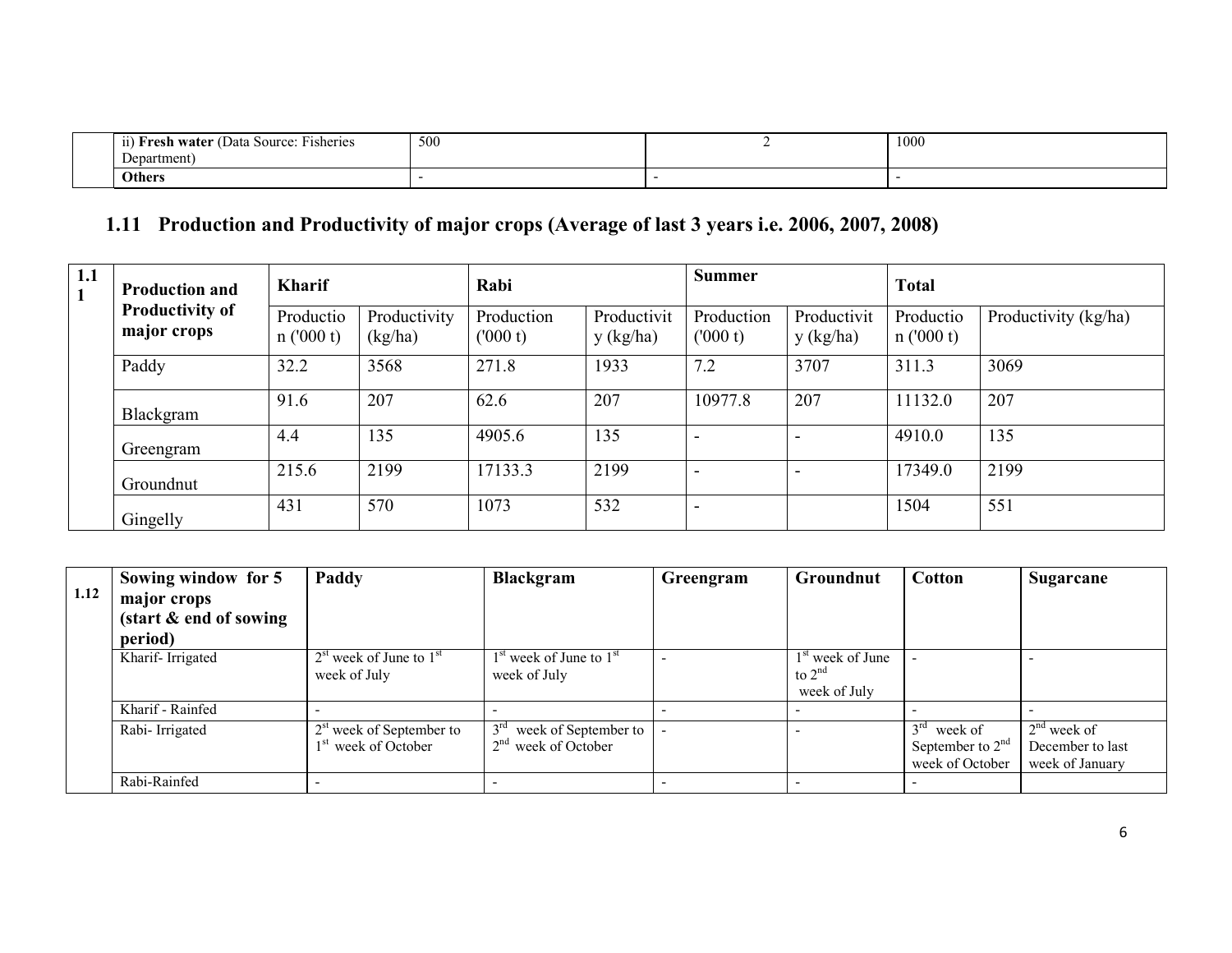| Summer-Irrigated | $2st$ week of December to $1st$ | ast week of December                        | 4 th<br>week of   | ™week of          | ™week of                    |  |
|------------------|---------------------------------|---------------------------------------------|-------------------|-------------------|-----------------------------|--|
|                  | week of January                 | to $1st$<br>l <sup>st</sup> week of Januarv | December to $1st$ | December to $2na$ | January to $1^{\mathrm{s}}$ |  |
|                  |                                 |                                             | week of January   | week of January   | week of                     |  |
|                  |                                 |                                             |                   |                   | February                    |  |

| 1.13 What is the major contingency the district is prone to? (Tick<br>$mark)*$ | Regular                      | Occasional               | <b>None</b> |
|--------------------------------------------------------------------------------|------------------------------|--------------------------|-------------|
| Drought                                                                        |                              | $\overline{\phantom{0}}$ |             |
| Flood                                                                          |                              | $\overline{\phantom{0}}$ |             |
| Cyclone                                                                        | $\overline{\phantom{0}}$     |                          |             |
| Hail storm                                                                     | $\overline{\phantom{0}}$     |                          |             |
| Heat wave                                                                      | $\overline{\phantom{0}}$     |                          |             |
| Cold wave                                                                      |                              |                          |             |
| Frost                                                                          |                              |                          |             |
| Sea water inundation                                                           | $\qquad \qquad \blacksquare$ | $\overline{\phantom{0}}$ |             |
| Pests and diseases (specify)                                                   | $\qquad \qquad \blacksquare$ |                          |             |
| Others (specify)                                                               | $\overline{\phantom{0}}$     |                          |             |

|      | ∽∙<br>Include Digital maps of<br>$\bullet$<br>the<br>district for | Location map of district with in State as<br>Annexure I | $\mathbf{r}$<br>$V \alpha$<br>Enclosed:<br>. ია |
|------|-------------------------------------------------------------------|---------------------------------------------------------|-------------------------------------------------|
| 1,14 |                                                                   | annual rainfall as<br>Annexure<br>Mean                  | $\mathbf{v}$<br><b>Yes</b><br>Enclosed:         |
|      |                                                                   | Soil<br>Annexure 3<br>map as                            | $\mathbf{v}$<br>Yes<br>Enclosed:                |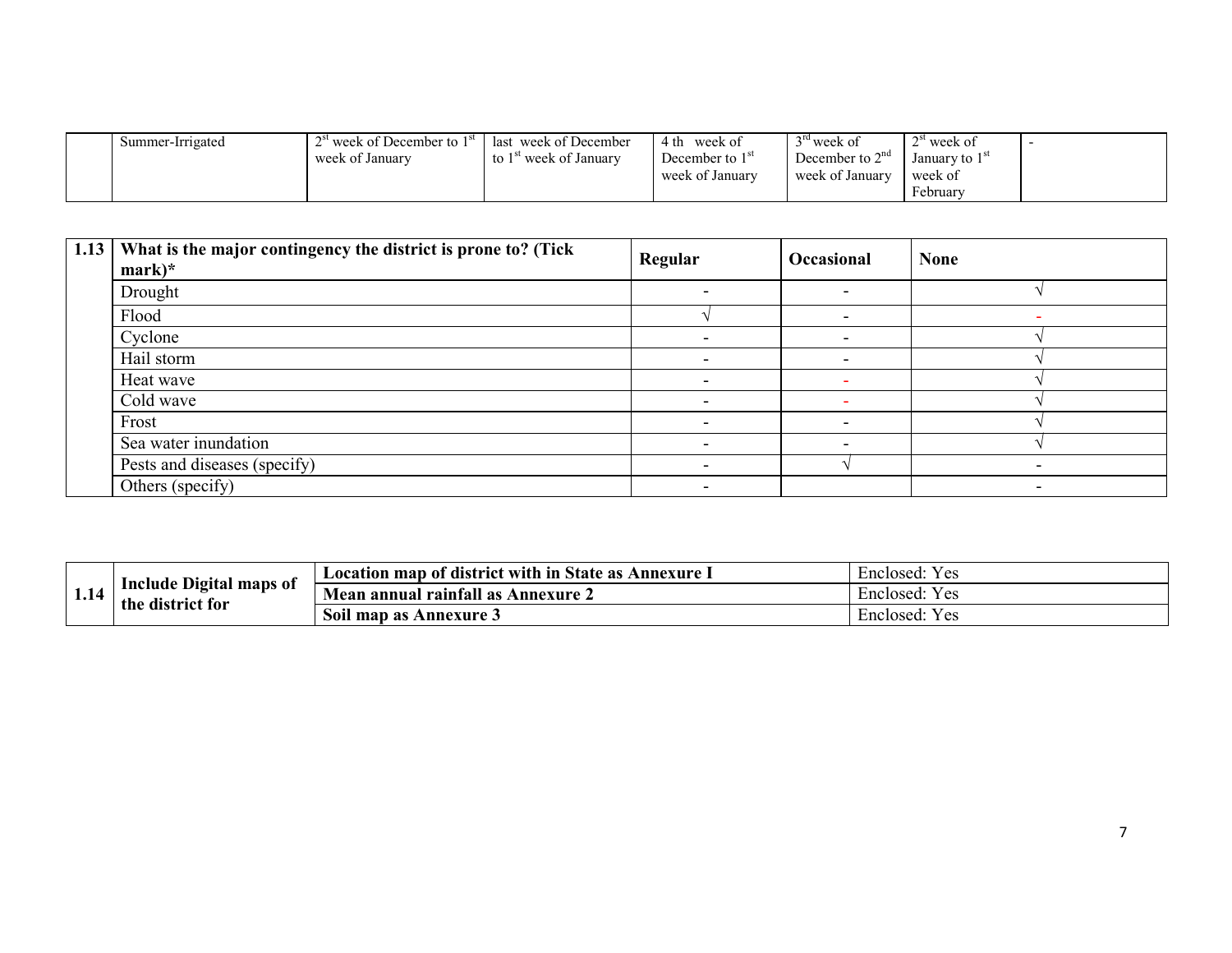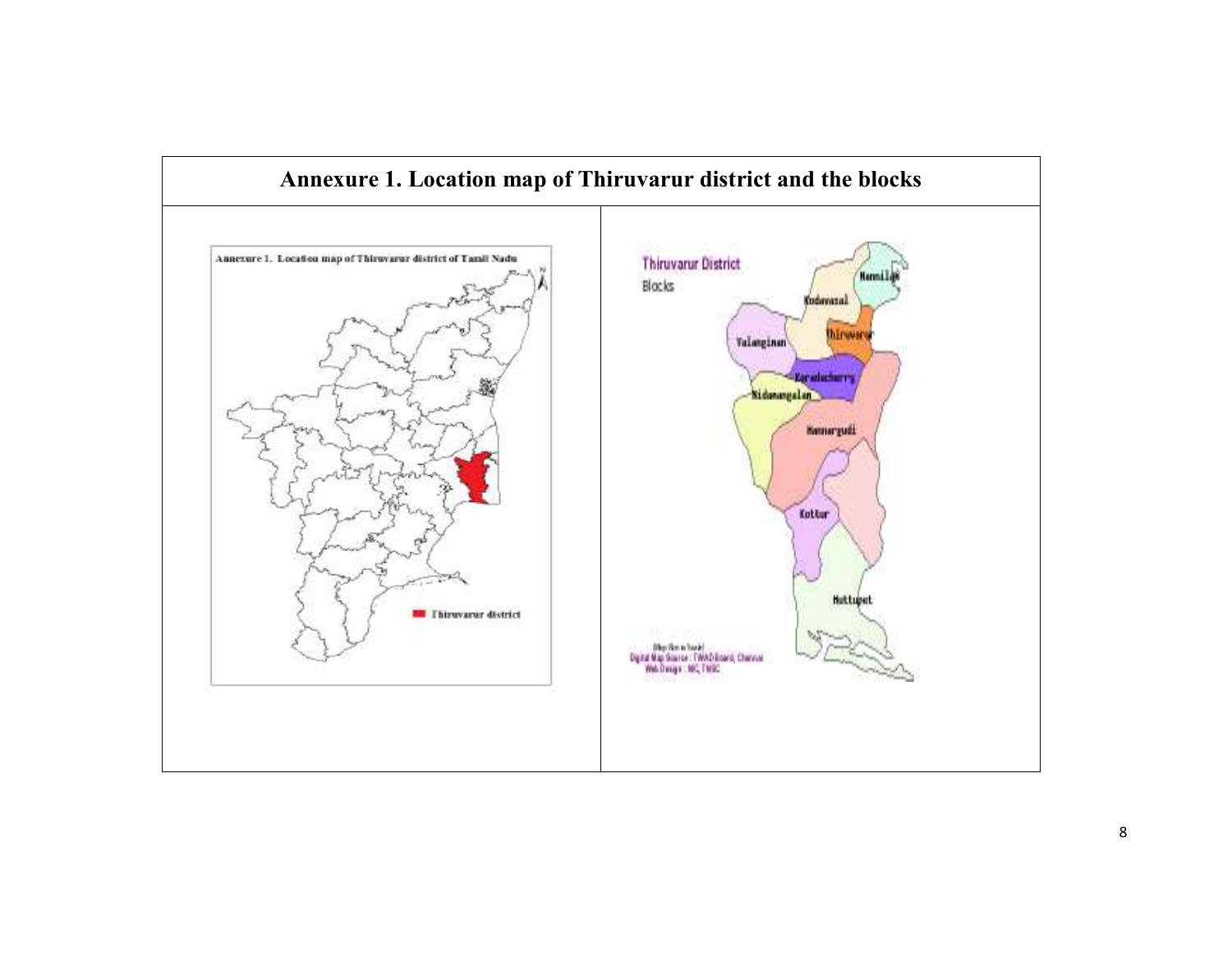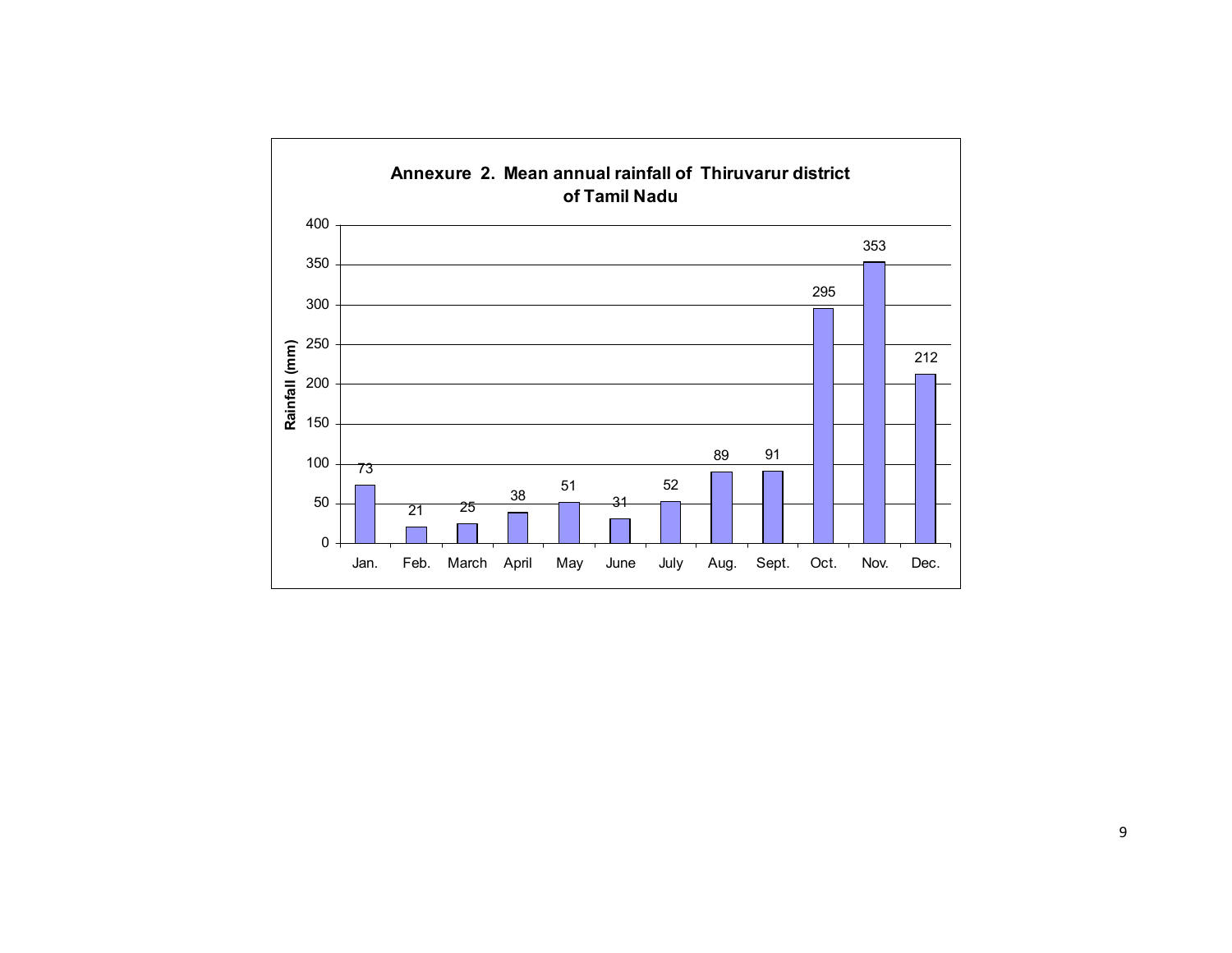

Source:NBSSLUP

Annexure 3. Soil map of Thiruvarur district of Tamil Nadu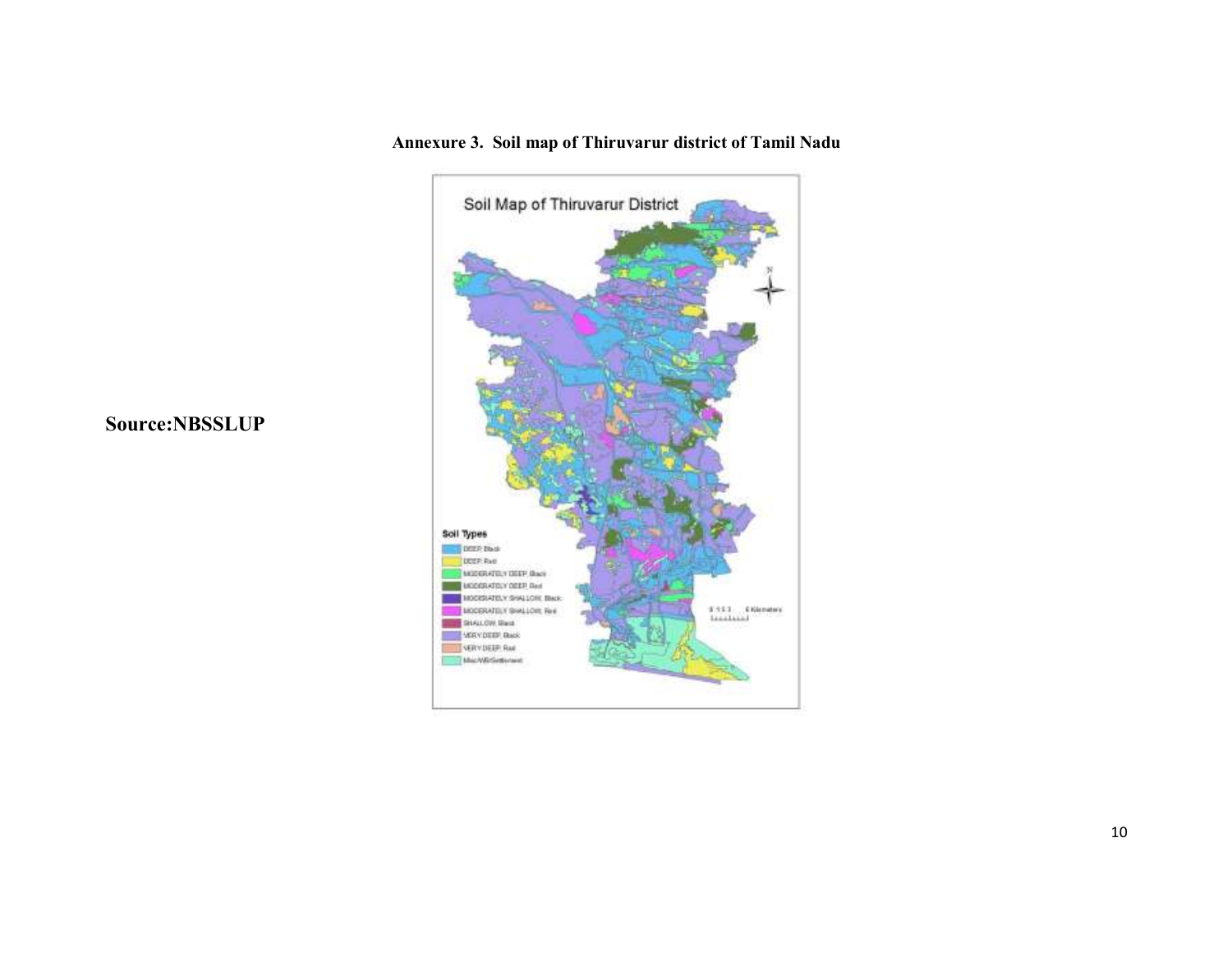#### 2.0 Strategies for weather related contingencies

2.1 Drought –Not applicab le

## 2.1.1 Rainfed situation – Not applicable for Thiruvarur district

| Condition                           |                                |                     | <b>Suggested Contingency measures</b> |                                       |                   |
|-------------------------------------|--------------------------------|---------------------|---------------------------------------|---------------------------------------|-------------------|
| Early season drought (delayed       | <b>Major Farming situation</b> | Crop/cropping ystem | Change in crop/cropping               | <b>Agronomic measures</b>             | <b>Remarks</b> on |
| onset)                              |                                |                     | system                                |                                       | Implementation    |
| Delay by 2 weeks)                   |                                |                     |                                       |                                       |                   |
| Delay by 4 weeks                    |                                |                     | <b>NA</b>                             |                                       |                   |
| Delay by 6 Weeks                    |                                |                     |                                       |                                       |                   |
| Delay by 8 Weeks                    |                                |                     |                                       |                                       |                   |
| Condition                           |                                |                     |                                       | <b>Suggested Contingency measures</b> |                   |
| <b>Early season drought (Normal</b> |                                |                     |                                       |                                       |                   |
| onset, followed by 15-20 days dry   |                                |                     | <b>NA</b>                             |                                       |                   |
| spell after sowing leading to poor  |                                |                     | $\overline{\phantom{a}}$              |                                       |                   |
| germination/crop stand etc.)        |                                |                     |                                       |                                       |                   |
|                                     |                                |                     |                                       |                                       |                   |
| Mid season drought (long dry        |                                |                     | NA-                                   |                                       |                   |
| spell)                              |                                |                     |                                       |                                       |                   |
| At vegetative stage                 |                                |                     | NA-                                   |                                       |                   |
| At reproductive stage               |                                |                     | NA-                                   |                                       |                   |
|                                     | $NA-$                          |                     |                                       |                                       |                   |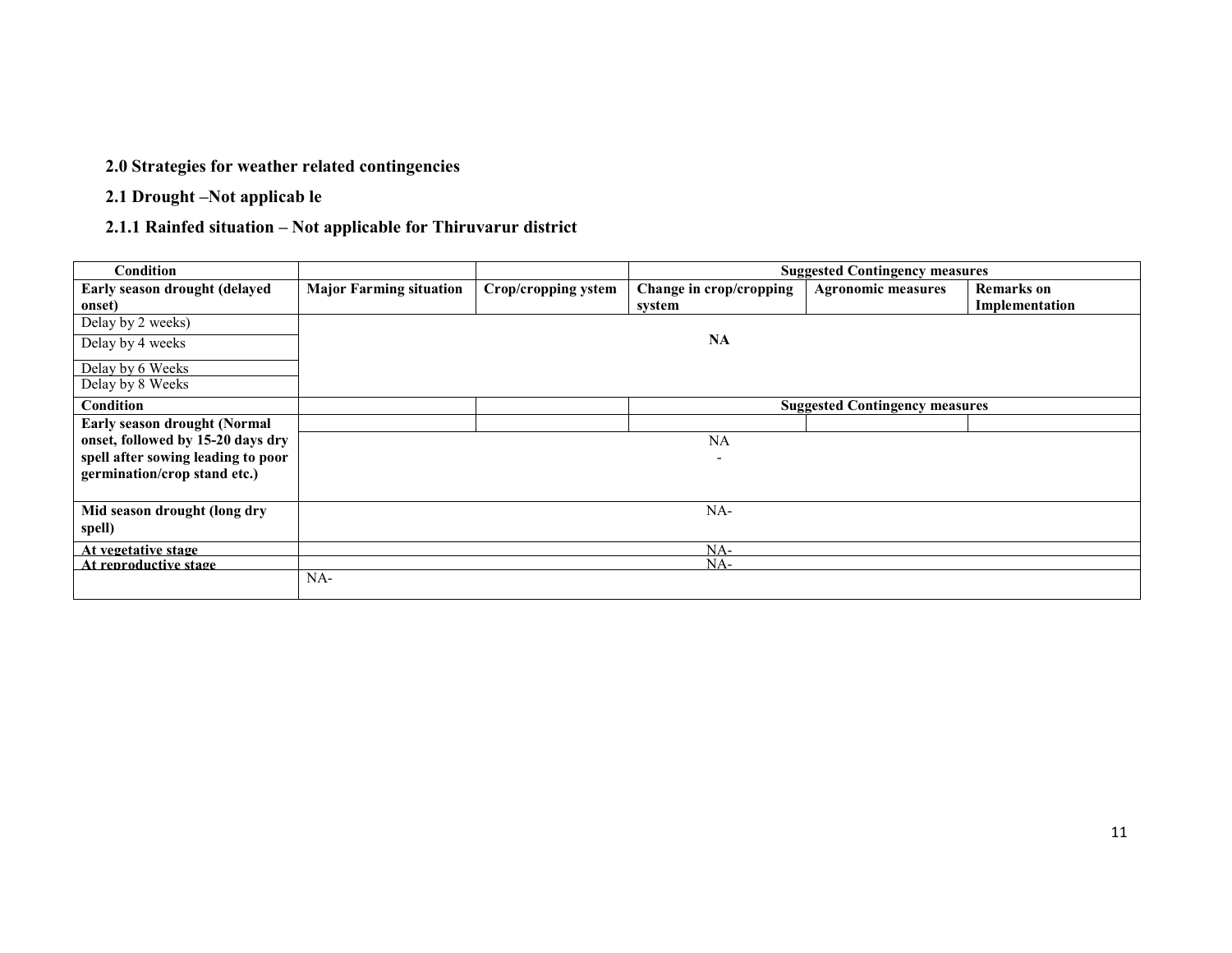#### 2.1.2 Irrigated situation

| Condition                                                               |                                                       |                                                                            |                                                          | <b>Suggested Contingency measures</b>                                                                                                                                                                                                                                                                                                                                                                                                                                           |                                                                                                                            |
|-------------------------------------------------------------------------|-------------------------------------------------------|----------------------------------------------------------------------------|----------------------------------------------------------|---------------------------------------------------------------------------------------------------------------------------------------------------------------------------------------------------------------------------------------------------------------------------------------------------------------------------------------------------------------------------------------------------------------------------------------------------------------------------------|----------------------------------------------------------------------------------------------------------------------------|
|                                                                         | <b>Major Farming</b><br>situation                     | <b>Normal</b><br>Crop/cropping<br>system                                   | Change in crop<br>/cropping system                       | <b>Agronomic measures</b>                                                                                                                                                                                                                                                                                                                                                                                                                                                       | <b>Remarks</b> on<br>Implementation                                                                                        |
| Delayed/limited<br>release of water in<br>canals due to low<br>rainfall | Very deep clay,<br>deep clay and<br>medium clay soils | Rice-Rice-Pulse                                                            | Green manure-Rice-<br>Pulse                              | Use short duration varieties like ADT 36, ADT 37, ADT<br>38, ADT (R) 48<br>SRI method of planting to reduce the duration of seedling<br>age<br>Direct sown wet seeding by drum seeder<br>Areobic rice cultivation by irrigaion of water after<br>disapperance<br>Semi dry rice cultivation (line sowing and broad casting<br>of sprouted seeds in well ploghed soil based on the recipt<br>rainfall and converted as wetland conditionafter water<br>released from canal water. | Source for seeds :<br>Department of<br>Agriculture,<br>Krishi Vigyan Kendra,<br>and Tamil Nadu Rice<br>Research Institute. |
|                                                                         | Deep red and<br>moderately deep<br>red soils          | Rice (Short<br>Duration)-Rice<br>(Medium<br>Duration)-Rice<br>fallow pulse | Maize-Rice-Rice<br>Fallow pulse<br>(summer irrigated)    | Use maize short duration hybrids Hybrids : COMH 5,<br>Kargil,<br>Cultivation of maize in broad bed furrows<br>Application of micro nutrient $(a)$ 12.5 kg/ha<br>Management of shoot fly by treating the seeds with<br>carbofuran 3 G (20 :1 ratio)                                                                                                                                                                                                                              | Source for seeds:<br>TNAU, Coimbatore ad<br>Privte seed companies<br>like MAHYCO, RASI<br>seeds                            |
|                                                                         |                                                       | Fallow-Rice<br>(Medium<br>Duration)-Rice<br>fallow pulse                   | Green manure-Rice-<br>Irrigated and Rice<br>fallow Pulse | Rice<br>Sowing green manures like sunhemp, daincha and<br>theprosia (Kozhungi)<br>Use short duration variety like ADT 36, ADT 37, ADT 38<br>, ADT $(R)$ 48<br>SRI method of planting<br>Transplanting the seedling by Paddy transplanter<br>ZnSO4 application & 25 kg/ha<br>Adopting IPDM practices to control pest and disease<br>problem                                                                                                                                      | Source for green manure<br>seeds: TRRI, Aduthurai<br>and Department of<br>Agriculture                                      |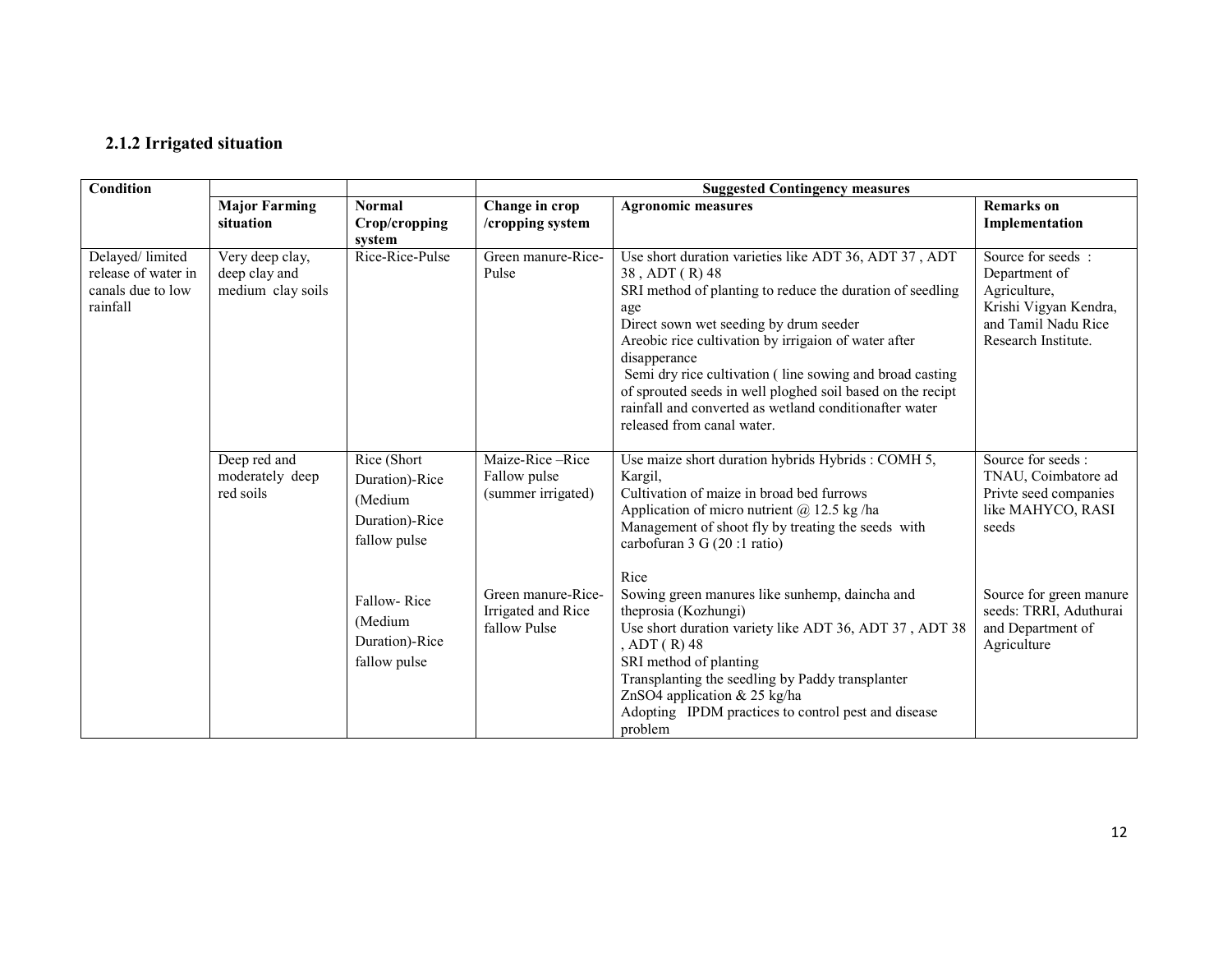| <b>Condition</b>                                                                          |                                                                                                                                     |                                          | <b>Suggested Contingency measures</b>                                                        |                                                                                                                                                                                                                                                                                                                                                                                                                                                                                                                                                                                                                                                                                                                                                                                                                                                                                         |                                                                                                                                                                                                                                                           |
|-------------------------------------------------------------------------------------------|-------------------------------------------------------------------------------------------------------------------------------------|------------------------------------------|----------------------------------------------------------------------------------------------|-----------------------------------------------------------------------------------------------------------------------------------------------------------------------------------------------------------------------------------------------------------------------------------------------------------------------------------------------------------------------------------------------------------------------------------------------------------------------------------------------------------------------------------------------------------------------------------------------------------------------------------------------------------------------------------------------------------------------------------------------------------------------------------------------------------------------------------------------------------------------------------------|-----------------------------------------------------------------------------------------------------------------------------------------------------------------------------------------------------------------------------------------------------------|
|                                                                                           | <b>Major Farming</b><br>situation                                                                                                   | <b>Normal</b><br>Crop/cropping<br>system | Change in crop/cropping<br>system                                                            | <b>Agronomic measures</b>                                                                                                                                                                                                                                                                                                                                                                                                                                                                                                                                                                                                                                                                                                                                                                                                                                                               | <b>Remarks</b> on<br>Implementation                                                                                                                                                                                                                       |
| Non release of<br>water in canals<br>under delayed<br>onset of<br>monsoon in<br>catchment | Rice based<br>farming system<br>Very deep clay,<br>deep clay and<br>medium clay soil<br>Deep red and<br>moderately deep<br>red soil | Rice-Rice-<br>Pulse/Groundnut            | Pulse – Rice – Rice Fallow Pulse<br>$Pulse - Rice - Gingelly$<br>$Pulse - Rice - Vegetables$ | Sowing short duration black gram varietieslike ADT<br>$3$ and ADT $5$ .<br>Long duration rice variety (CO (R) 50, CR 1009,<br>BPT 5204 and Improved White Ponni<br>Application rice micronutrient(IX) mixture<br>Sowing improved gingelly varieties like SVPR 1,<br>SVPR 2 and TMV 7<br>Cultivation of vegetables like bhendi, chilli and<br>brinjal<br>Foliar application of 2% DAP and 1% TNAU Pulse<br>wonder spray for pulses<br>Adopting IPDM practices for rice pests and disease<br>problem like Stem borer, Leaf folder, Blast, Bacterial<br>leaf streak, Grain discolouration<br>Adopting IPDM practices for pulse pest and disease<br>problem like Thrips, Aphids, Pod borer<br>Adopting IPDM practices for gingelly pests and<br>disease problem like Leaf miner, Phyllody<br>Adopting IPDM practices for pests on vegetables<br>and diseases problem like Fruit borer, Wilt | <b>TNAU Pulse wonder</b><br>is available in<br>Department of crop<br>Physiology, TNAU,<br>Coimbatore.<br>For gingelly and<br>vegetable seeds<br>Department of Seed<br>science and<br>technology and<br>department of<br>Olericulture, TNAU,<br>Coimbatore |
| Condition                                                                                 |                                                                                                                                     |                                          |                                                                                              | <b>Suggested Contingency measures</b>                                                                                                                                                                                                                                                                                                                                                                                                                                                                                                                                                                                                                                                                                                                                                                                                                                                   |                                                                                                                                                                                                                                                           |
|                                                                                           | <b>Major Farming</b><br>situation                                                                                                   | <b>Normal</b><br>Crop/cropping<br>system | Change in crop<br>/cropping system                                                           | <b>Agronomic measures</b>                                                                                                                                                                                                                                                                                                                                                                                                                                                                                                                                                                                                                                                                                                                                                                                                                                                               | <b>Remarks</b> on<br>Implementation                                                                                                                                                                                                                       |
| Insufficient<br>groundwater<br>recharge due to<br>low rainfall                            | Rice based<br>cropping system<br>Very deep clay,<br>deep clay and<br>Medium clay<br>soils<br>Deep red and<br>moderate deep          | Rice-Rice-<br>Pulse/Oilseeds             | Groundnut/sunflower/Maize/<br>vegetables-Rice-Pulse/Oilseeds                                 | Groundnut<br>Application of Gypsum $@$ 400 Kg0ha to groundnut<br>Application of polythene mulch for Groundnut<br>Pulses<br>Foliar spray of nutrients DAP (25) and TNAU Pulse<br>wonder( $1\%$ ) to pulses<br>Maize<br>Sowing short duration maize hybrids CoMH<br>5,Kargil                                                                                                                                                                                                                                                                                                                                                                                                                                                                                                                                                                                                              | <b>TNAU Pulse wonder</b><br>is available in<br>Department of crop<br>Physiology, TNAU,<br>Coimbatore.<br>Technology on<br>polythene mulch is<br>available from ARS,<br>Vridhachalam and                                                                   |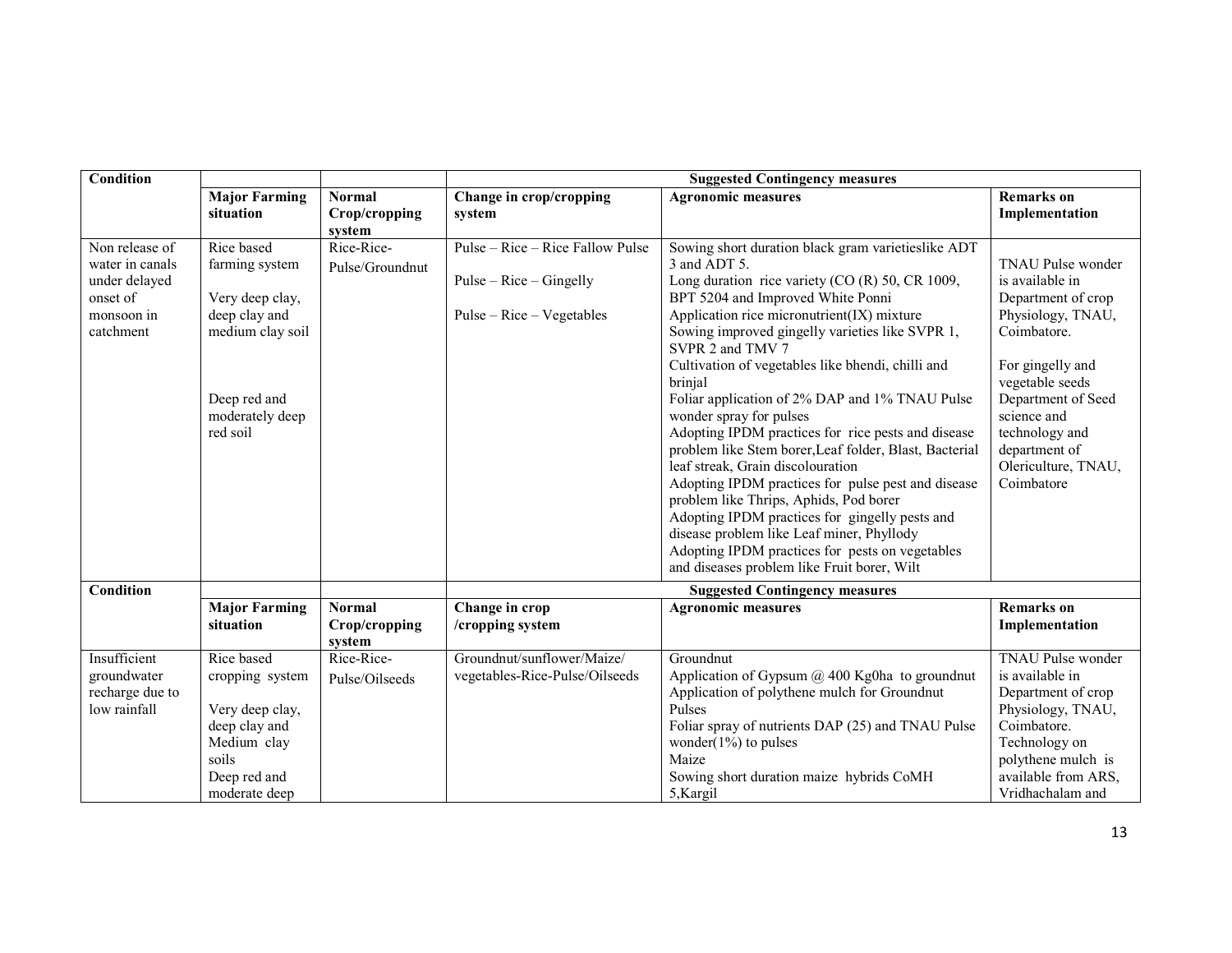| <b>Condition</b> |                      |               |                         | <b>Suggested Contingency measures</b>                  |                     |
|------------------|----------------------|---------------|-------------------------|--------------------------------------------------------|---------------------|
|                  | <b>Major Farming</b> | <b>Normal</b> | Change in crop/cropping | <b>Agronomic measures</b>                              | <b>Remarks</b> on   |
|                  | situation            | Crop/cropping | system                  |                                                        | Implementation      |
|                  |                      | svstem        |                         |                                                        |                     |
|                  | red soils            |               |                         | Adopting IPDM practices for rice pest and disease      | ORS, Tindivanam     |
|                  |                      |               |                         | problem like Stem borer, Leaf folder, Blast, Bacterial |                     |
|                  |                      |               |                         | leaf streak, Grain discolouration                      | For ground nut,     |
|                  |                      |               |                         | Adopting IPDM practices for pulse pest and disease     | sunflower and       |
|                  |                      |               |                         | problem like Thrips and Aphids, Pod borer              | vegetable seeds     |
|                  |                      |               |                         | Adopting IPDM practices for groundnut pest and         | Department of Seed  |
|                  |                      |               |                         | disease problem like Leaf miner, Leafspot              | science and         |
|                  |                      |               |                         | Adopting IPDM practices for vegetables pest and        | technology and      |
|                  |                      |               |                         | disease problem like Fruit borer, Wilt                 | department of       |
|                  |                      |               |                         |                                                        | Olericulture, TNAU, |
|                  |                      |               |                         |                                                        | Coimbatore          |

#### **2.2 Unusual rains (untimely, unseasonal etc)** (for both rainfed and irrigated situations)

| Condition                                                                         | <b>Suggested contingency measure</b>                                                                                                                                          |                                                                                                                                   |                                                                                                     |                                                                |  |
|-----------------------------------------------------------------------------------|-------------------------------------------------------------------------------------------------------------------------------------------------------------------------------|-----------------------------------------------------------------------------------------------------------------------------------|-----------------------------------------------------------------------------------------------------|----------------------------------------------------------------|--|
| <b>Continuous high</b><br>rainfall in a short<br>span leading to water<br>logging | <b>Vegetative stage</b>                                                                                                                                                       | <b>Flowering stage</b>                                                                                                            | Crop maturity stage                                                                                 | Post harvest                                                   |  |
| Rice                                                                              | Providing adequate drainage facility to drain<br>out excess water<br>Application of urea, gypsum, Neemcake and<br>Potash at the rate of 22kg, 18, kg, 4, kg and 17<br>kg/acre | Providing adequate drainage facility to drain<br>out excess water                                                                 | Providing adequate<br>drainage facility to drain<br>out excess water<br>Harvesting at physiological | Drying the seeds at<br>recommended<br>moisture level of $14\%$ |  |
| Pulses (Black gram,<br>Green gram)                                                | Providing adequate drainage facility to drain<br>out excess water<br>Gap filling by broadcasting the seed                                                                     | Providing adequate drainage facility to drain<br>out excess water<br>Foliar application of DAP (2%) and Pulse<br>wonder $(1\%)$ . | maturity stage                                                                                      |                                                                |  |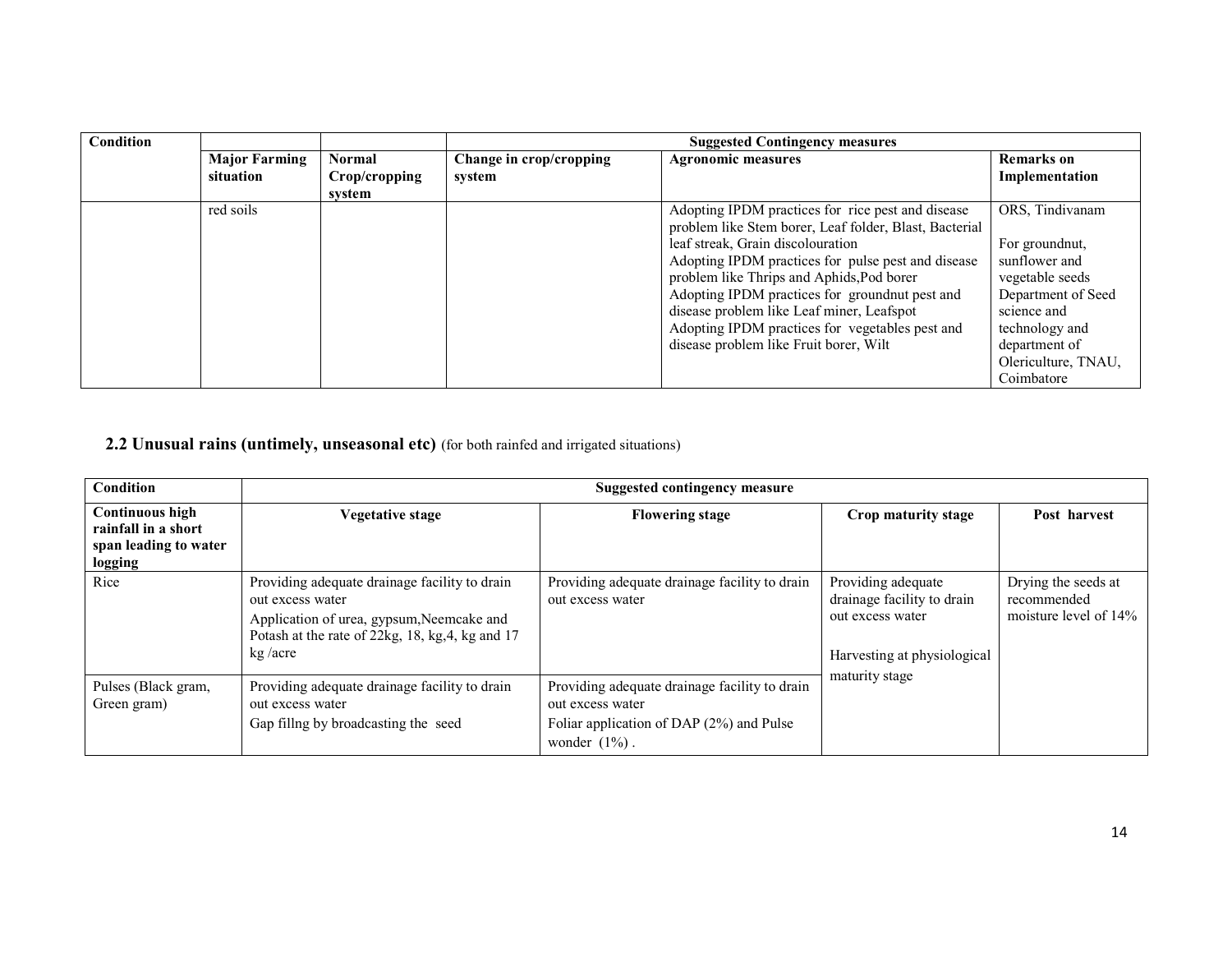| Sesamum | $- -$ | Providing adequate drainage facility to drain |  |
|---------|-------|-----------------------------------------------|--|
|         |       | out excess water                              |  |
|         |       | Foliar application of NAA $(2%)$              |  |

| Groundnut    |       | $-do$ -                                                                                  |                          |       |
|--------------|-------|------------------------------------------------------------------------------------------|--------------------------|-------|
| Sugarcane    |       | Providing adequate drainage facility to<br>drain out excess water<br>Propping the plants |                          |       |
| Horticulture |       |                                                                                          |                          |       |
| Banana       | $- -$ | Propping with bamboo poles and tying<br>with GI wires                                    | $\overline{\phantom{a}}$ | $- -$ |
| Brinjal      |       |                                                                                          |                          |       |
| Coconut      |       |                                                                                          |                          |       |

| Heavy rainfall with high speed winds in a short span <sup>2</sup>    |                                                                   |                                                       |                                                                                                                                                               |  |
|----------------------------------------------------------------------|-------------------------------------------------------------------|-------------------------------------------------------|---------------------------------------------------------------------------------------------------------------------------------------------------------------|--|
| Rice                                                                 | Providing adequate drainage facility to<br>drain out excess water | $- -$                                                 | Foliar application of urea $(2\%)$ ,<br>Super phosphate $(1%)$ and<br>Muriate of Potash (1%)<br>Application zinc sulphate $\omega$<br>$10\text{kg}/\text{ac}$ |  |
| Horticulture                                                         |                                                                   |                                                       |                                                                                                                                                               |  |
| Banana                                                               |                                                                   | Propping with bamboo boles and tying with<br>GI wires |                                                                                                                                                               |  |
| <b>Outbreak of pests</b><br>and diseases due to<br>un seasonal rains |                                                                   |                                                       |                                                                                                                                                               |  |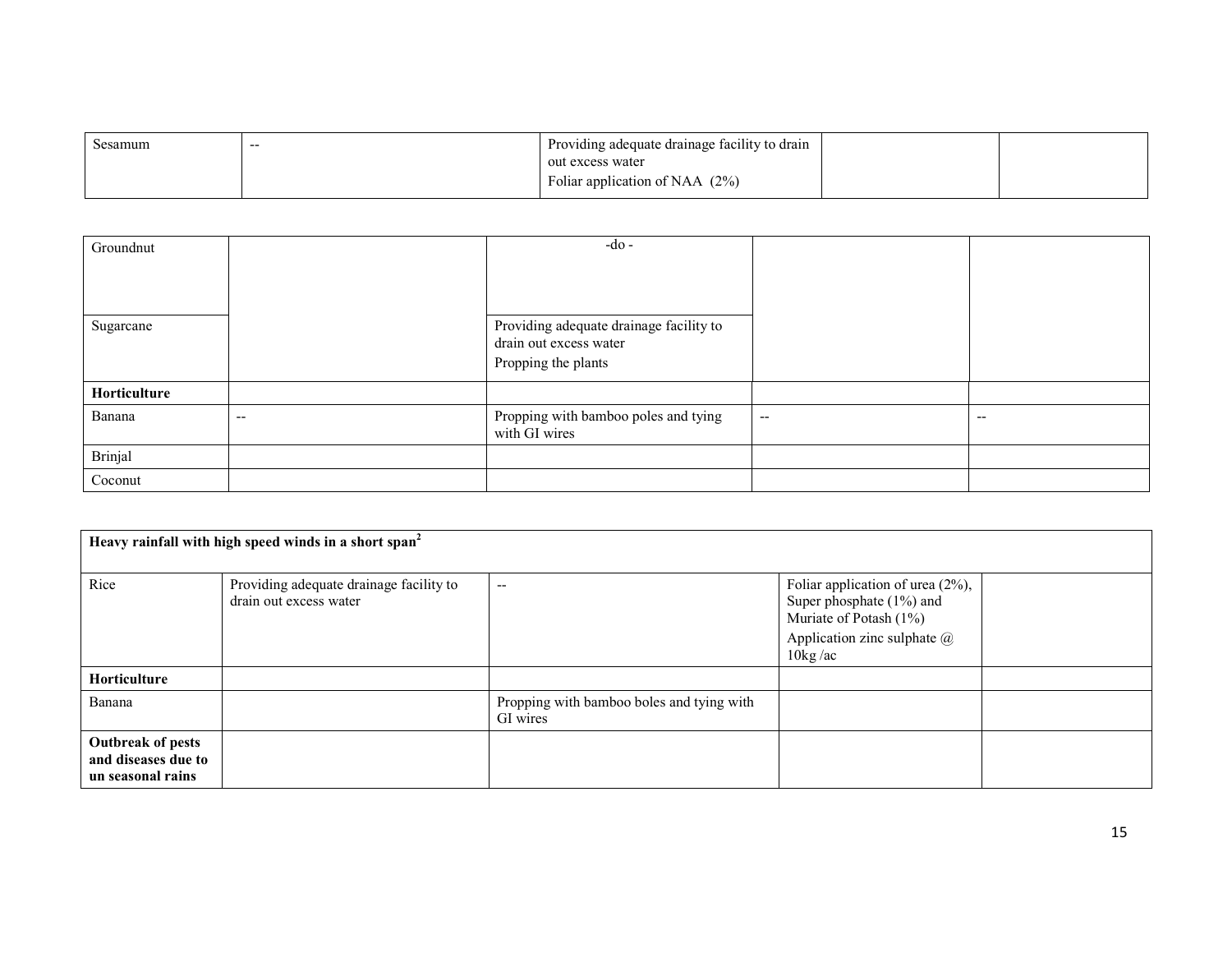| Rice                                    |                                                                                                                                                                                 |  |
|-----------------------------------------|---------------------------------------------------------------------------------------------------------------------------------------------------------------------------------|--|
| Stemborer                               | Spraying of Prophenophos 35 Ec $\omega$ 400ml/ac                                                                                                                                |  |
| Leaf folder                             | Spraying of Kocide 50 WP @ 300g/ac                                                                                                                                              |  |
| <b>Blast</b><br>Bacterial leaf streak   | Spraying of Propiconozole 35 Ec @ 400ml /ac                                                                                                                                     |  |
| False smut/                             | Adopting IPDM practices for rice pest and disease problem like                                                                                                                  |  |
| Grain discolouration                    | Pheromone traps (5 no/ac), bird perches (20 nos/ac), sowing of cowpea seeds in bunds                                                                                            |  |
| Pulse<br>Thrips and Aphids<br>Pod borer | Adopting IPDM practices for pulse pest and disease problem like<br>Systemic insecticide application Dimethote, Phosphomidon $\omega$ 400ml/ac<br>And Endosulphon $(a)$ 400ml/ac |  |
| Groundnut                               | Adopting IPDM practices for groundnut pest and disease problem                                                                                                                  |  |
| Leaf miner                              |                                                                                                                                                                                 |  |
| Leafspot                                |                                                                                                                                                                                 |  |
| <b>Horticulture</b>                     |                                                                                                                                                                                 |  |
| <b>Vegetables like</b>                  | Adopting IPDM practices for vegetables pest and disease problem                                                                                                                 |  |
| <b>Bhendi</b> , Chillies,               |                                                                                                                                                                                 |  |
| <b>Brinjal</b>                          |                                                                                                                                                                                 |  |
| Fruit borer                             |                                                                                                                                                                                 |  |
| Wilt                                    |                                                                                                                                                                                 |  |
|                                         |                                                                                                                                                                                 |  |

## 2.3 Floods

| Condition                                                   | Suggested contingency measure                                                     |                                                                                                                 |                    |            |
|-------------------------------------------------------------|-----------------------------------------------------------------------------------|-----------------------------------------------------------------------------------------------------------------|--------------------|------------|
| Transient water logging/<br>partial inundation <sup>1</sup> | Seedling / nursery stage                                                          | Vegetative stage                                                                                                | Reproductive stage | At harvest |
| Rice                                                        | Raised bed nursery and tray nursery<br>Use sprouted seeds will be used for sowing | Nutrient management<br>Foliar spray of $1\%$ urea + $0.5\%$<br>ZnSO <sub>4</sub><br>Pest and disease management |                    |            |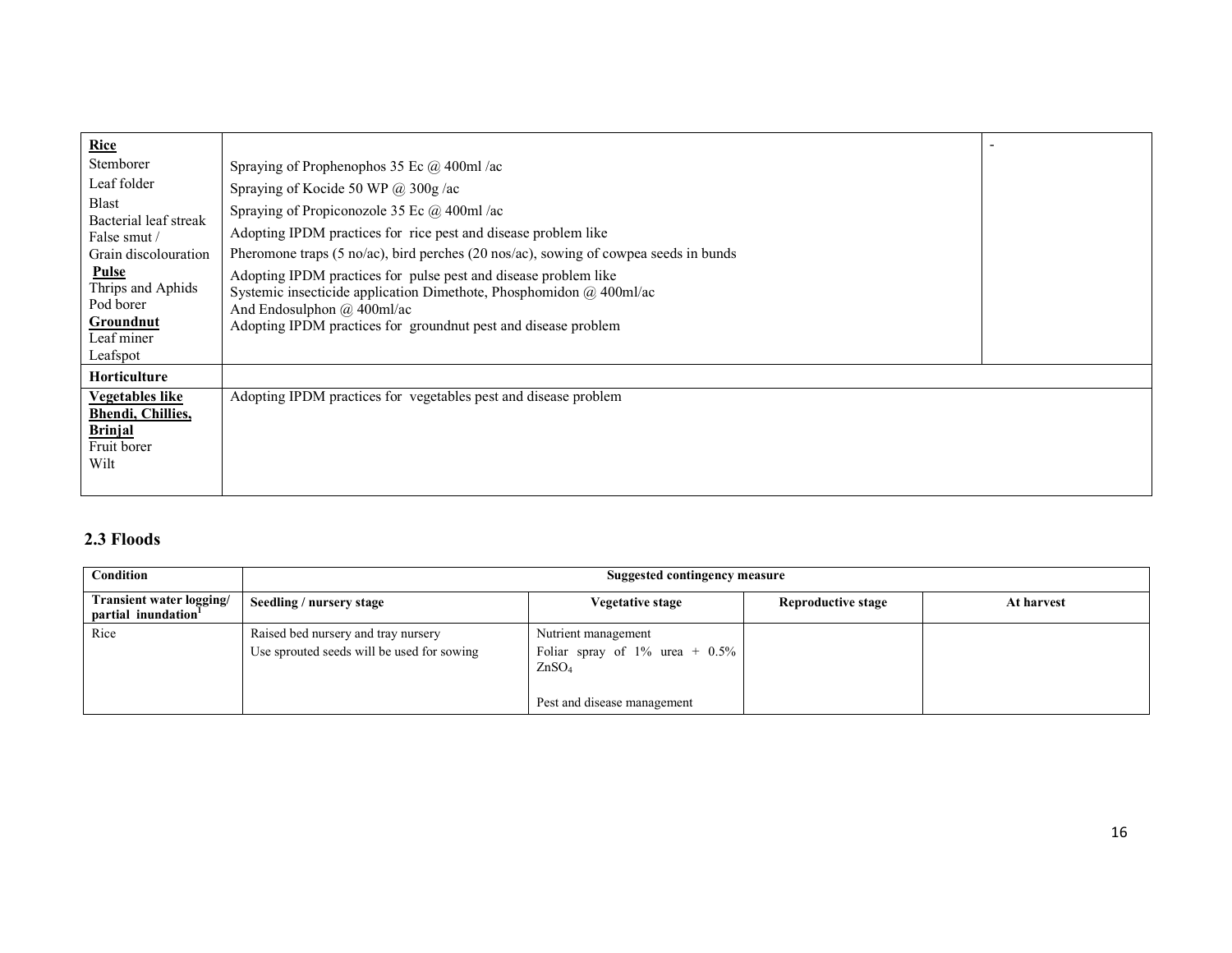## 2.4 Extreme events: Heat wave / Cold wave/Frost/ Hailstorm /Cyclone

| Extreme event type | Suggested contingency measure |                  |                    |            |  |  |  |
|--------------------|-------------------------------|------------------|--------------------|------------|--|--|--|
|                    | Seedling / nursery stage      | Vegetative stage | Reproductive stage | At harvest |  |  |  |
| Heat Wave          |                               |                  |                    |            |  |  |  |
| Cold wave          |                               |                  |                    |            |  |  |  |
| Frost              | Not applicable                |                  |                    |            |  |  |  |
| Hailstorm          |                               |                  |                    |            |  |  |  |
| Cyclone            |                               |                  |                    |            |  |  |  |

# 2.5 Contingent strategies for Livestock, Poultry & Fisheries:

# 2.5.1 Livestock

| Condition                        |                                                                                                                               | <b>Suggested contingency measures</b>                                                                                                                            |                                                                                                                                                                                                                        |
|----------------------------------|-------------------------------------------------------------------------------------------------------------------------------|------------------------------------------------------------------------------------------------------------------------------------------------------------------|------------------------------------------------------------------------------------------------------------------------------------------------------------------------------------------------------------------------|
|                                  | <b>Before the event</b>                                                                                                       | During the event                                                                                                                                                 | After the event                                                                                                                                                                                                        |
| <b>Drought</b>                   |                                                                                                                               |                                                                                                                                                                  |                                                                                                                                                                                                                        |
| Feed and fodder<br>availability  | Establishment of grain and fodder<br>banks at Taluk level                                                                     | Block level officers to be entrusted with distribution<br>of feed and fodder materials                                                                           | Reviewing the number of feed and fodder<br>banks and their ability to cope with the<br>emergency in relation to feed and fodder<br>availability and planning for more such feed<br>and fodder banks in strategic areas |
| Drinking water                   | Creating filter points exclusively for supply of water In<br>strategic areas<br>Conservation of rain water in rain shed areas | Mobilization of water for drinking to affected areas<br>from exclusive filter points<br>at block level                                                           | Cleaning and desilting of water bodies in rain<br>shed areas and cleansing the filter points for<br>aquifer recharge                                                                                                   |
| Health and disease<br>management | Preventive vaccination against endemic diseases<br>Supply of essential nutrients, minerals and trace elements                 | Ring vaccination in adjoining areas in case of<br>outbreak to prevent further spread of disease<br>Supply of essential nutrients, minerals and trace<br>elements | Serological survey to assess the immune status<br>against known endemic infectious diseases<br>Supply of essential nutrients, minerals and trace<br>elements                                                           |
| <b>Floods</b>                    |                                                                                                                               |                                                                                                                                                                  |                                                                                                                                                                                                                        |
| Feed and fodder<br>availability  | Establishment of feed banks in elevated areas not known to<br>be affected by floods                                           | Mobilization of feed at the existing fodder bank from<br>block level authorities                                                                                 | Replenishment of feed banks with good quality<br>grains and crop residues                                                                                                                                              |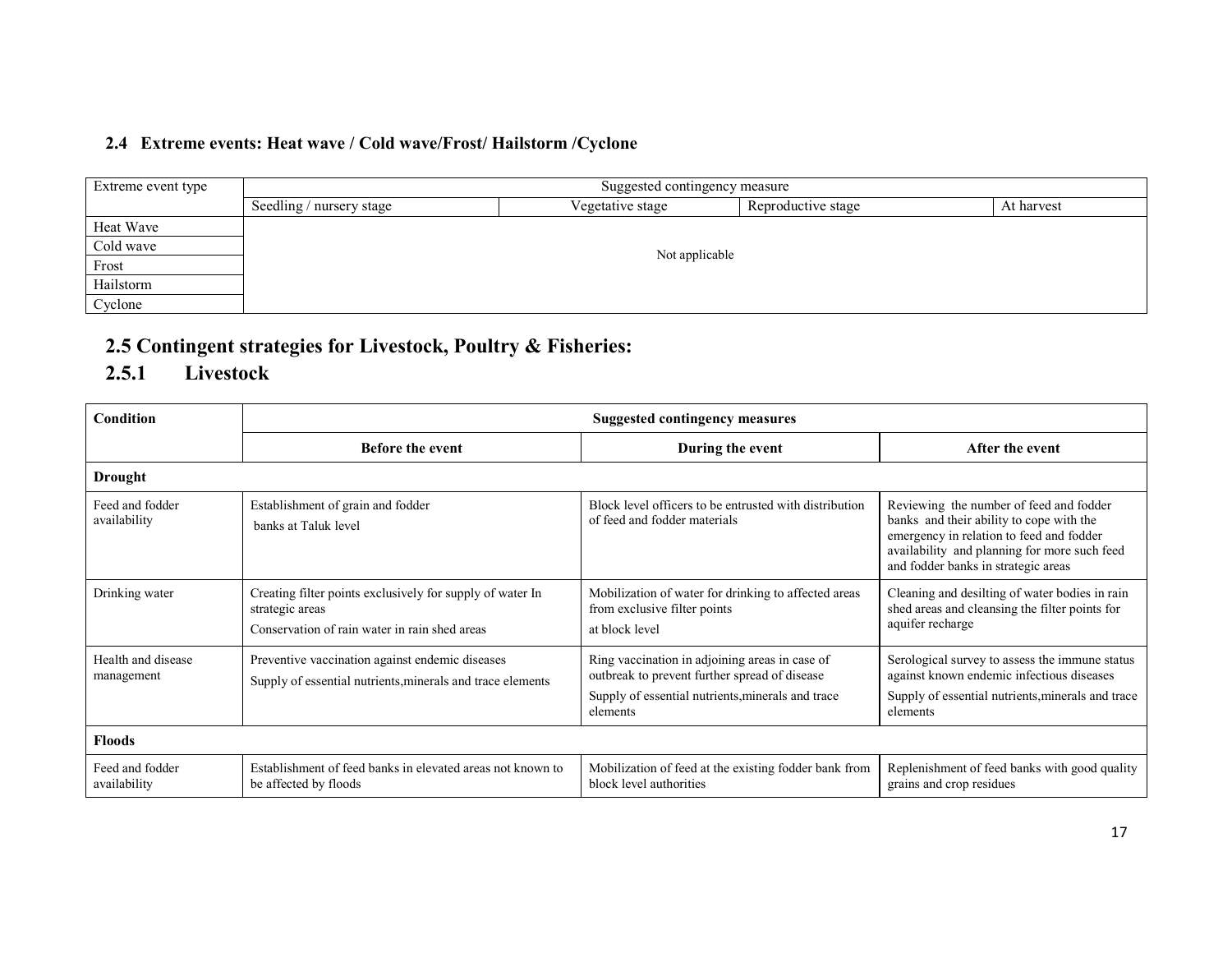| Drinking water                   | Establishment of filter points in elevated areas                                                                                                                                                                                                                                                                                              | Mobilization of water from filter points exclusively<br>maintained for the purpose from block level<br>authorities                                                           | Replenishment of water resources by proper<br>cleaning and maintenance for recharging<br>aquifers in filter points                                                                        |
|----------------------------------|-----------------------------------------------------------------------------------------------------------------------------------------------------------------------------------------------------------------------------------------------------------------------------------------------------------------------------------------------|------------------------------------------------------------------------------------------------------------------------------------------------------------------------------|-------------------------------------------------------------------------------------------------------------------------------------------------------------------------------------------|
| Health and disease<br>management | Preventive vaccination against endemic diseases<br>Supply of essential nutrients, minerals and trace elements<br>Sanitary measurement to be taken<br>Provision of safe shelter<br>Farm disaster kit containing temporary animal identification<br>tags, handling equipment, first aid kit should be kept in a<br>place known to the community | Mobilization of affected animals and provision of<br>vaccine and medication<br>Stranded animals should be rescued to safer places<br>Emergency Veterinary Squad to be formed | Follow up health coverage<br>Serological survey to assess the immune status<br>against known endemic infectious diseases<br>Supply of essential nutrients, minerals and trace<br>elements |
| Cyclone                          |                                                                                                                                                                                                                                                                                                                                               |                                                                                                                                                                              |                                                                                                                                                                                           |
| Feed and fodder<br>availability  | Establishment of feed banks in safe areas not known to be<br>affected by cyclone                                                                                                                                                                                                                                                              | Mobilization of feed from the existing fodder bank                                                                                                                           | Replenishment of feed banks with good quality<br>grains and crop residues                                                                                                                 |
| Drinking water                   | Establishment of filter points in safe areas                                                                                                                                                                                                                                                                                                  | Mobilization of water from filter points exclusively<br>maintained for the purpose                                                                                           | Replenishment of water resources by proper<br>cleaning and maintenance for recharging<br>aquifers in filter points                                                                        |
| Health and disease<br>management | Preventive vaccination against endemic diseases<br>Supply of essential nutrients, minerals and trace elements<br>Sanitary measurement to be taken<br>Provision of safe shelter<br>Farm disaster kit containing temporary animal identification<br>tags, handling equipment, first aid kit should be kept in a<br>place known to the community | Mobilization of affected animals with vaccine and<br>medication<br>Emergency Veterinary Squad to be formed                                                                   | Follow up health coverage<br>Serological survey to assess the immune status<br>against known endemic infectious diseases<br>Supply of essential nutrients, minerals and trace<br>elements |
| Heat wave and cold<br>wave       | Not applicable                                                                                                                                                                                                                                                                                                                                |                                                                                                                                                                              |                                                                                                                                                                                           |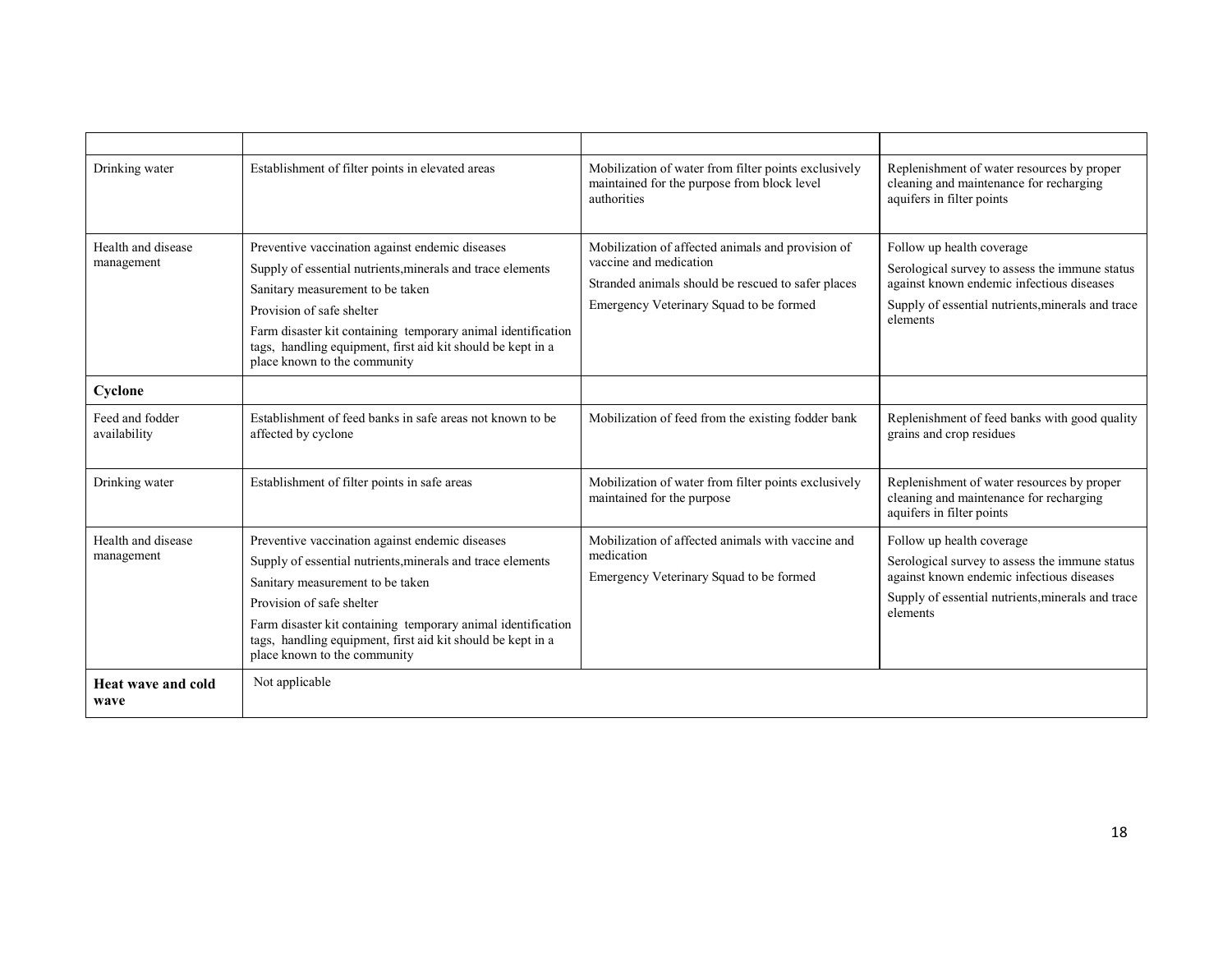#### 2.5.2 Poultry

|                               |                                                                                                                                                                                                  |                                                                                                                                                                        |                                                                                                                                                                                           | Convergence/lin<br>kages with |
|-------------------------------|--------------------------------------------------------------------------------------------------------------------------------------------------------------------------------------------------|------------------------------------------------------------------------------------------------------------------------------------------------------------------------|-------------------------------------------------------------------------------------------------------------------------------------------------------------------------------------------|-------------------------------|
|                               |                                                                                                                                                                                                  | <b>Suggested contingency measures</b>                                                                                                                                  |                                                                                                                                                                                           | ongoing<br>programs, if any   |
|                               | <b>Before the event</b>                                                                                                                                                                          | During the event                                                                                                                                                       | After the event                                                                                                                                                                           |                               |
| <b>Drought</b>                |                                                                                                                                                                                                  |                                                                                                                                                                        |                                                                                                                                                                                           |                               |
| Feed ingredients              | Establishment of grain/feed banks at block<br>levels                                                                                                                                             | Mobilization of feed resources<br>from block level                                                                                                                     | Replenishment of feed resources                                                                                                                                                           |                               |
| Drinking water                | Establishment of filter points for supply of<br>water                                                                                                                                            | Mobilization of water for<br>drinking from filter points                                                                                                               | Cleaning and desilting water bodies and<br>cleansing the filter points for aquifer recharge                                                                                               |                               |
| Health and disease management | Preventive vaccination against endemic<br>diseases<br>Supply of essential nutrients, minerals and<br>trace elements                                                                              | Ring vaccination in adjoining<br>areas in case of outbreak to<br>prevent further spread of disease<br>Supply of essential<br>nutrients, minerals and trace<br>elements | Serological survey to assess the immunity<br>against known endemic infectious diseases<br>Supply of essential nutrients, minerals and<br>trace elements                                   |                               |
| <b>Floods</b>                 |                                                                                                                                                                                                  |                                                                                                                                                                        |                                                                                                                                                                                           |                               |
| Feed ingredients              | Establishment of feed and water banks in<br>elevated areas not known to be affected by<br>floods                                                                                                 | Mobilization of feed from the<br>existing fodder bank                                                                                                                  | Replenishment of feed banks with good quality<br>grains and crop residues                                                                                                                 |                               |
| Drinking water                | Establishment of filter points in elevated<br>areas                                                                                                                                              | Mobilization of water from filter<br>points exclusively maintained for<br>the purpose                                                                                  | Replenishment of water resources by proper<br>cleaning and maintenance for recharging<br>aquifers in filter points                                                                        |                               |
| Health and disease management | Preventive vaccination against endemic<br>diseases<br>Supply of essential minerals and trace<br>elements<br>Provision of temporary shelters in high<br>areas<br>Sanitary measurement to be taken | Mobilization of affected birds<br>with vaccine and medication<br>Emergency Veterinary Squad to<br>be formed                                                            | Follow up health coverage<br>Serological survey to assess the immune status<br>against known endemic infectious diseases<br>Supply of essential nutrients, minerals and trace<br>elements |                               |
| Cyclone                       | Not applicable                                                                                                                                                                                   |                                                                                                                                                                        |                                                                                                                                                                                           |                               |
| Heat wave and cold wave       |                                                                                                                                                                                                  |                                                                                                                                                                        |                                                                                                                                                                                           |                               |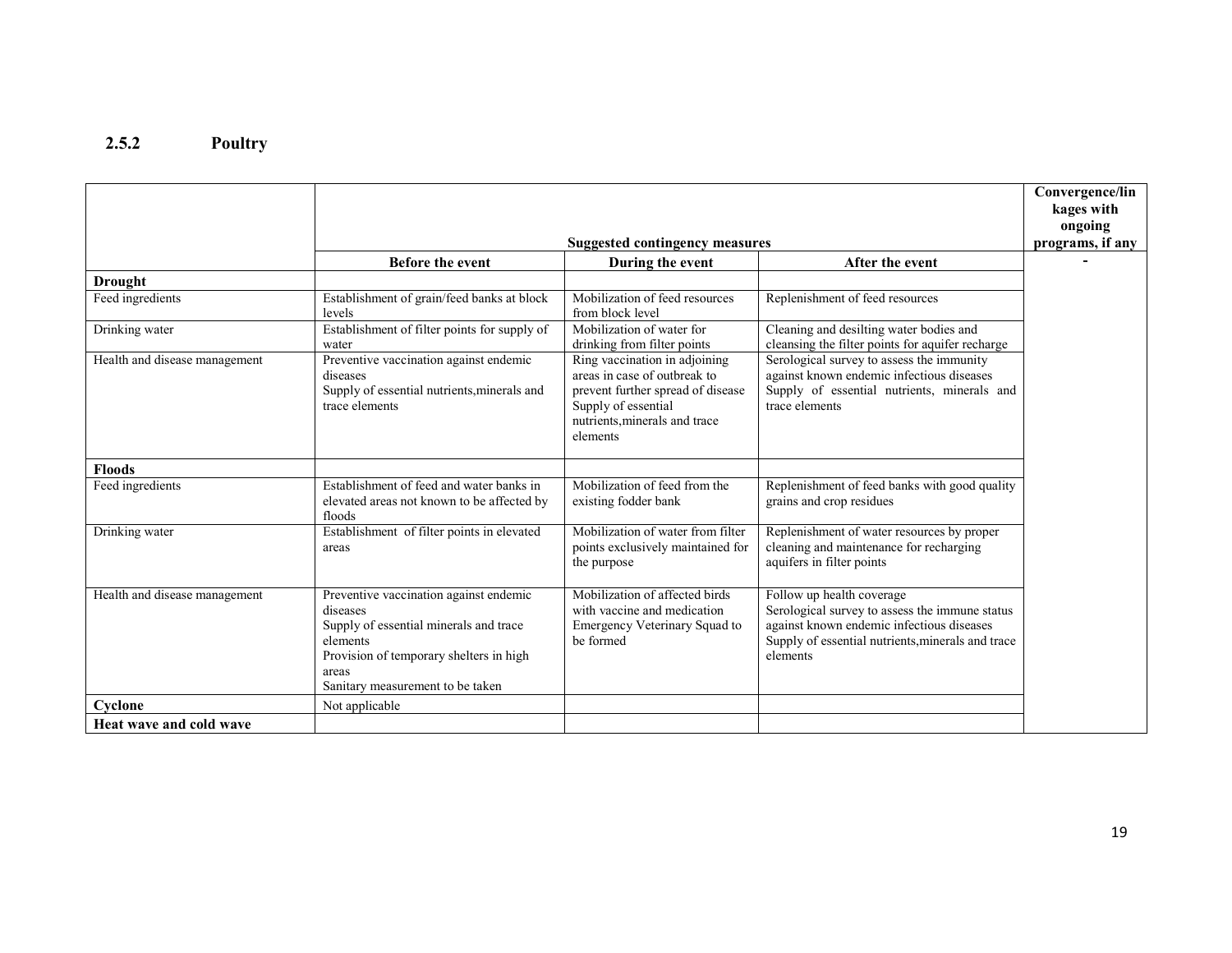## 2.5.3 Fisheries/ Aquaculture

|                                                                         |                               | <b>Suggested contingency measures</b>                            |                                                      |                                                           |
|-------------------------------------------------------------------------|-------------------------------|------------------------------------------------------------------|------------------------------------------------------|-----------------------------------------------------------|
|                                                                         | Before the event <sup>a</sup> | During the event                                                 | After the event                                      | Convergence/linka<br>ges with ongoing<br>programs, if any |
| 1) Drought                                                              |                               |                                                                  |                                                      |                                                           |
| A. Capture                                                              |                               |                                                                  |                                                      |                                                           |
| Marine                                                                  |                               |                                                                  | $\overline{a}$                                       |                                                           |
| Inland                                                                  | ÷.                            |                                                                  | $\overline{\phantom{a}}$                             |                                                           |
| (i) Shallow water depth due to<br>insufficient rains/inflow             |                               |                                                                  |                                                      |                                                           |
| (ii) Changes in water quality                                           |                               |                                                                  | $\blacksquare$                                       |                                                           |
| (iii) Any other                                                         |                               |                                                                  | $\overline{a}$                                       |                                                           |
| <b>B.</b> Aquaculture                                                   |                               |                                                                  | $\blacksquare$                                       |                                                           |
| (i) Shallow water in ponds due to<br>insufficient rains/inflow          | Safe disposal of the stock    | Emergency harvest/Water supply<br>from other sources (bore well) | Pond drying till bottom cracking                     |                                                           |
| (ii) Impact of salt load build up in<br>ponds / change in water quality | Increase in salinity          |                                                                  | Reclamation of soil                                  |                                                           |
| (iii) Any other                                                         |                               |                                                                  |                                                      |                                                           |
| 2) Floods                                                               |                               |                                                                  |                                                      |                                                           |
| A. Capture                                                              |                               |                                                                  |                                                      |                                                           |
| Marine                                                                  | Prevention of fishing         | Safely return back to the<br>shore/Staying in cyclone shelter    | Return to fishing                                    |                                                           |
| Inland                                                                  |                               |                                                                  |                                                      |                                                           |
| (i) Average compensation paid due to<br>loss of human life              |                               |                                                                  |                                                      |                                                           |
| (ii) No. of boats / nets/damaged                                        |                               |                                                                  |                                                      |                                                           |
| (iii) No.of houses damaged                                              | $\overline{a}$                | $\overline{a}$                                                   | ÷,                                                   |                                                           |
| (iv) Loss of stock                                                      |                               |                                                                  | L,                                                   |                                                           |
| (v) Changes in water quality                                            |                               |                                                                  | $\blacksquare$                                       |                                                           |
| (vi) Health and diseases                                                |                               |                                                                  |                                                      |                                                           |
| . Aquaculture                                                           |                               |                                                                  |                                                      |                                                           |
| (i) Inundation with flood water                                         | Raising the bunds             | Damage and loss                                                  | Strengthening the bunds                              |                                                           |
| (ii) Water continuation and changes in<br>water quality                 | Emergency harvest             |                                                                  | Water quality testing and corrective<br>measures     |                                                           |
| (iii) Health and diseases                                               | Emergency harvest             |                                                                  | Preparation of pond following sanitation<br>measures |                                                           |